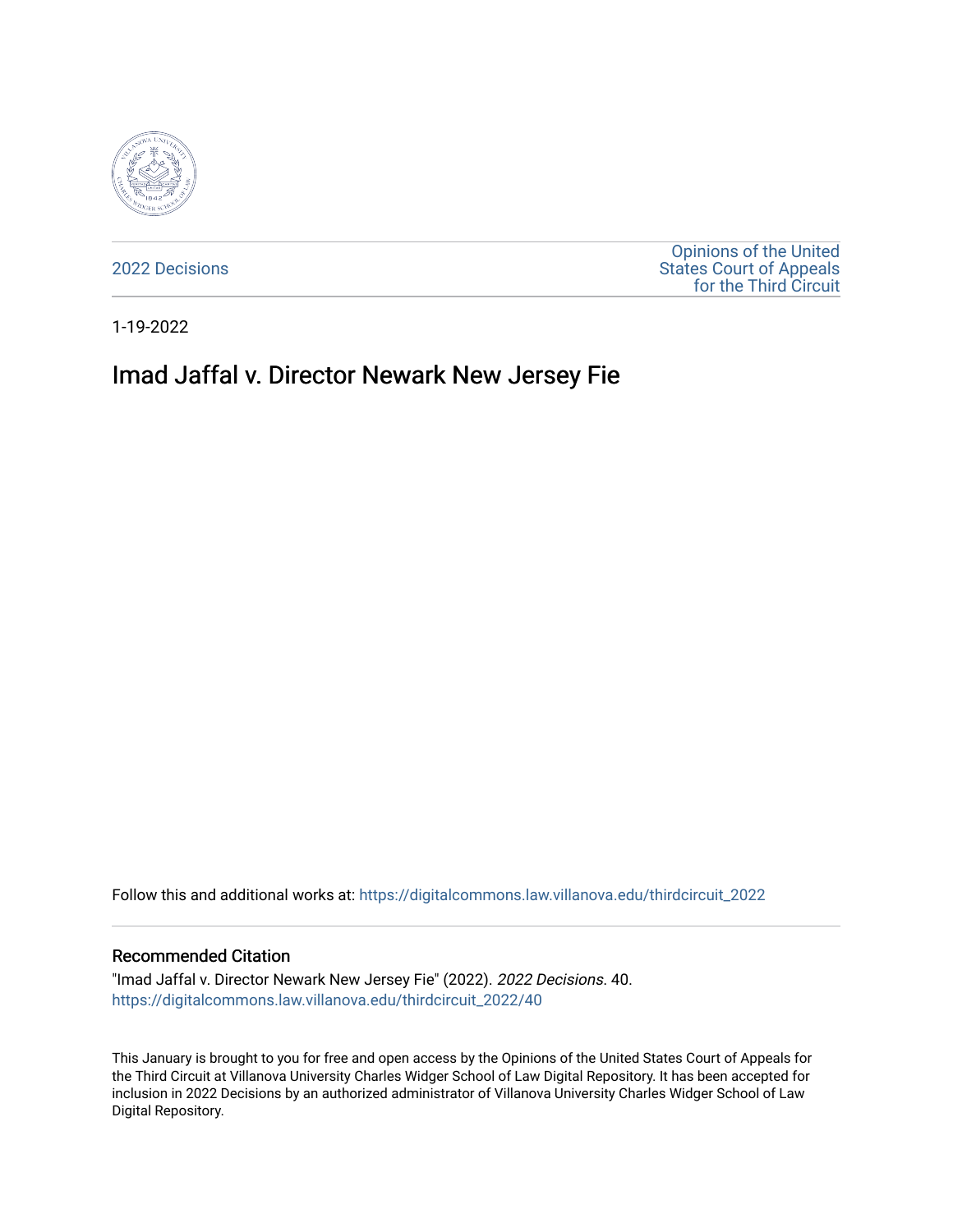#### **PRECEDENTIAL**

# UNITED STATES COURT OF APPEALS FOR THE THIRD CIRCUIT

No. 20-3148  $\frac{1}{2}$ 

 $\overline{\phantom{a}}$ 

Imad Jaffal, Appellant

v.

Director Newark New Jersey Field Office Immigration & Customs Enforcement; Director United States Immigration and Customs Enforcement; The Attorney General of the United States of America; Secretary United States Department of Homeland Security

 $\frac{1}{2}$ 

On Appeal from the District Court for the District of New Jersey (D.C. No. 2-18-cv-05237) District Judge: Hon. Stanley R. Chesler

Argued on July 15, 2021

 $\frac{1}{2}$ 

Before: McKEE, GREENAWAY, JR., and RESTREPO, *Circuit Judges*

(Opinion filed: January 19, 2022)

Alexandra V. Tseitlin (**Argued**) Tseitlin Law Firm P.C. 345 Seventh Avenue, 21st Floor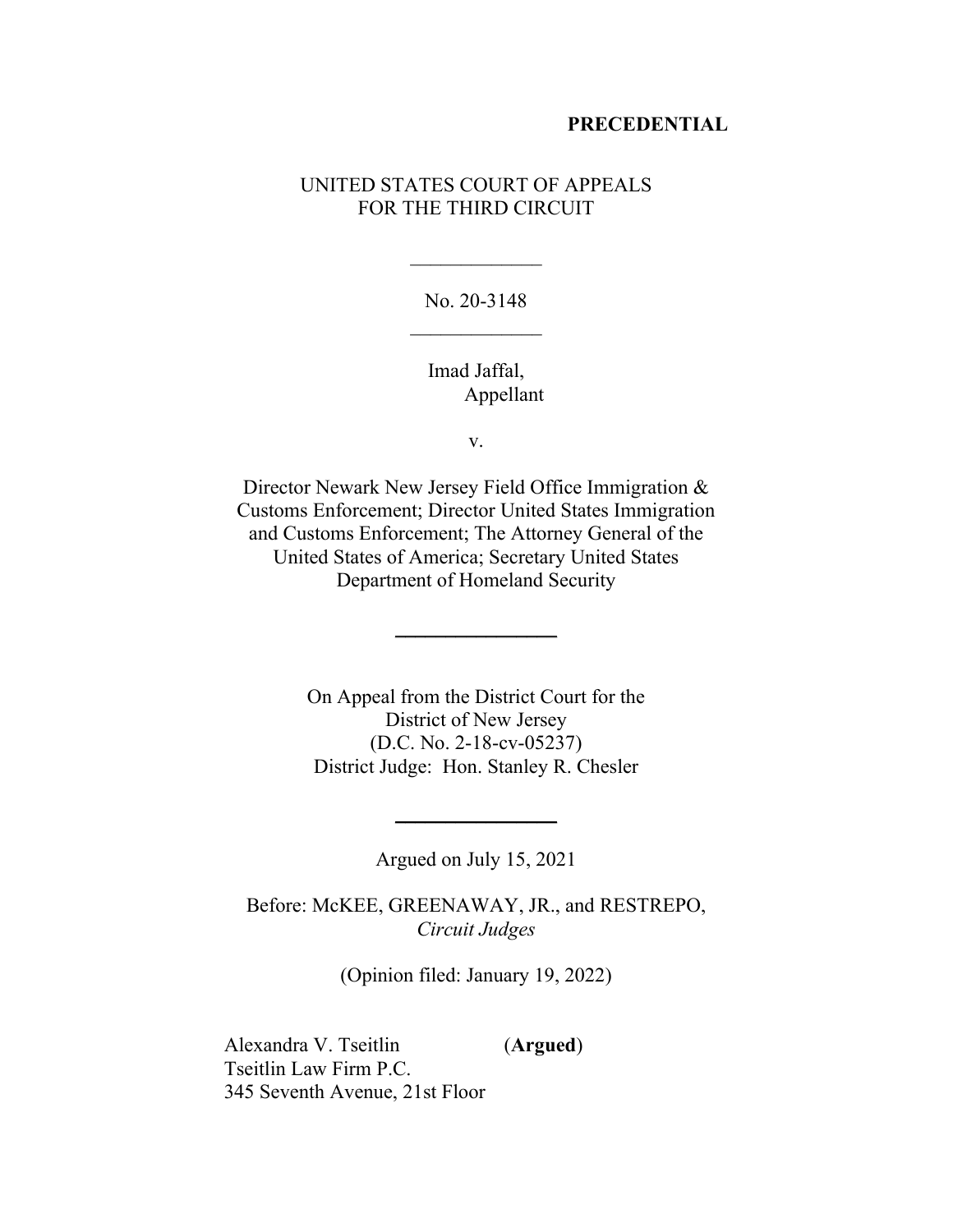New York, NY 10001 *Counsel for Appellant*

Enes Hajdarpasic, Assistant United States Attorney J. Andrew Ruymann Office of United States Attorney 970 Broad Street Room 700 Newark, NJ 07102

Merrick Garland, United States Attorney General Brian M. Boynton, Acting Assistant Attorney General William C. Peachey, Director, District Court Section Office of Immigration Litigation Samuel P. Go, Assistant Director Dhruman Y. Sampat, Trial Attorney (**Argued**) United States Department of Justice Office of Immigration Litigation P.O. Box 868 Ben Franklin Station Washington, DC 20044 *Counsel for Appellees*

# OPINION OF THE COURT  $\overline{\phantom{a}}$  , where  $\overline{\phantom{a}}$

 $\frac{1}{2}$ 

## McKEE, *Circuit Judge*

Appellant Imad Jaffal, born in Jordan, seeks a declaration that he is entitled to derivative U.S. citizenship under former 8 U.S.C. § 1432(a). That statute provides that "a child born outside the United States automatically acquires United States citizenship if, while the child is under the age of eighteen, the parent with legal custody of the child is naturalized while that child's parents are legally separated." Jaffal's father was naturalized when Jaffal was seventeen years old, and Jaffal presented evidence to the District Court that he was in the sole legal custody of his father when his father was

<span id="page-2-0"></span><sup>1</sup> *Morgan v. Att'y Gen.*, 432 F.3d 226, 228 (3d Cir. 2005).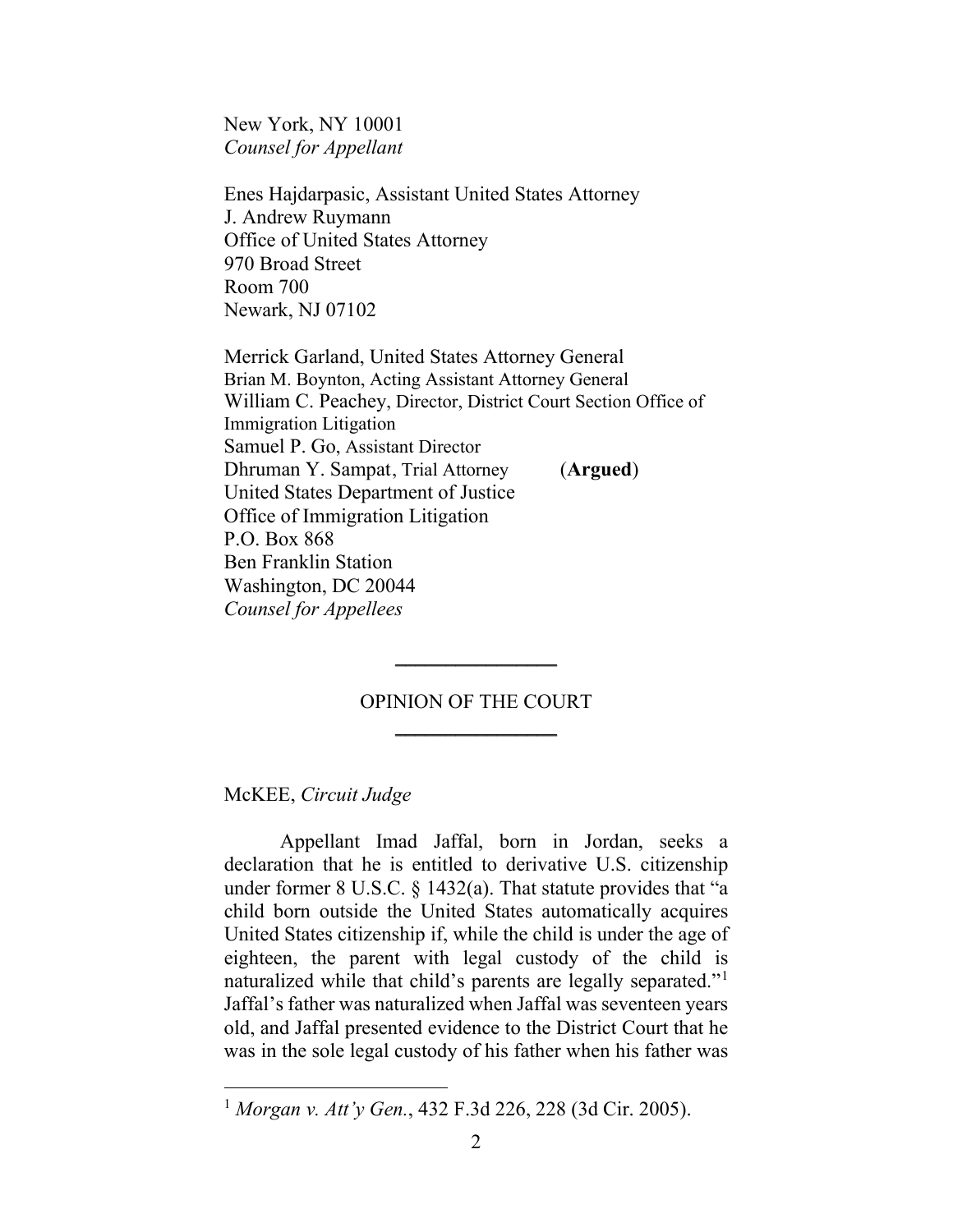naturalized and his parents were separated. The District Court, however, declined to accept Jaffal's evidence of his parents' divorce. Because we conclude that was error, we will reverse the order of the District Court and remand the matter with instructions to issue a judgment declaring Jaffal to be a national[2](#page-3-0) of the United States.

#### **I.**

The evidence presented to the District Court establishes the following facts. Imad Jaffal's parents, Naim Khalil Ismail Jaffal (father) and Nimeh Amin Odetallah Musleh (mother), were married in Amman, Jordan, on January 19, 1963. [3](#page-3-1) Appellant, Imad Jaffal, was born in Amman, Jordan, on March 20, 1965. [4](#page-3-2) Appellant came to the United States as a lawful permanent resident with his parents and siblings when he was eleven years old. Between 1979 and 1982, Jaffal and his family lived in Cleveland, Ohio.<sup>[5](#page-3-3)</sup>

In 1981, Jaffal's mother traveled from Ohio to Jordan and remained in Jordan from January to April, [6](#page-3-4) and returned again in September and stayed into October.<sup>[7](#page-3-5)</sup> In September 1981, Jaffal's father also traveled to Jordan and met with Jaffal's mother. There, he divorced Jaffal's mother pursuant to Jordanian law, by declaring first to her and then to a Sharia Judge that he was divorcing her.[8](#page-3-6) After divorcing Jaffal's

<span id="page-3-1"></span><span id="page-3-0"></span><sup>&</sup>lt;sup>2</sup> Pursuant to 8 U.S.C.  $\frac{$1101(a)(22)}{$ , "[t]he term 'national of the United States' means (A) a citizen of the United States[.]"  $^{3}$  App. 40.<br> $^{4}$  Id.

<span id="page-3-3"></span><span id="page-3-2"></span><sup>&</sup>lt;sup>5</sup> *Id*.<br><sup>6</sup> App. 287.

<span id="page-3-5"></span><span id="page-3-4"></span><sup>7</sup> App. 236, 238 **("Because [my husband and I] had a problem between us . . . I went to Jordan for a few months in 1981. . . . He came to Amman [in September]. We had a fight over there. He divorced me verbally. And I came, around two weeks after that, I came back. . . . I think around October.")**.

<span id="page-3-6"></span><sup>8</sup> App. 500 **(documenting Naim Jaffal's travel to Jordan in September 1981)**; App. 246–48 ("We had an argument. We always had arguments. And he divorced me. In Muslim way, he divorced me verbally."); App. 40 ("*Document of*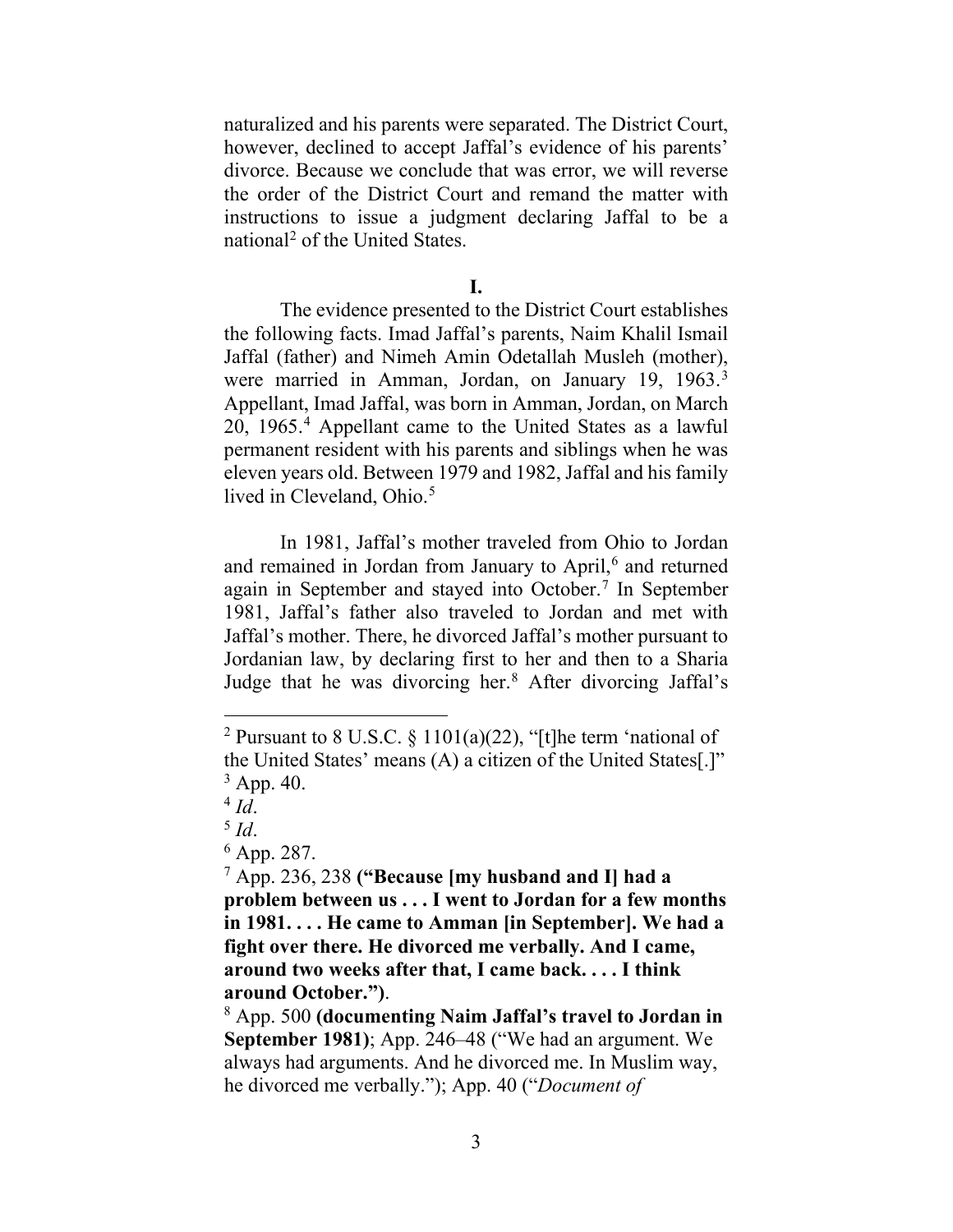mother, Jaffal's father obtained sole legal custody of Jaffal and three of Jaffal's siblings.<sup>[9](#page-4-0)</sup>

Following the divorce, both of Jaffal's parents returned to Ohio. Jaffal's mother lived in the family home for a few months and then moved out to live with her mother and sister in a house in the same neighborhood.<sup>[10](#page-4-1)</sup> Jaffal continued to live in the family home with his father and siblings. [11](#page-4-2) Jaffal's father was naturalized in April 1982, when Jaffal was seventeen years old. [12](#page-4-3) Jaffal's father died on November 10, 1984[.13](#page-4-4)

In March 2016, Jaffal filed an N-600 Application for Certificate of Citizenship, seeking derivative U.S. citizenship through his father.[14](#page-4-5) USCIS denied his application and his subsequent Motion to Reopen.<sup>[15](#page-4-6)</sup> Thereafter, Jaffal brought this action in the District Court for the District of New Jersey seeking a declaratory judgment under 8 U.S.C. § 1503(a) that he was entitled to derivative citizenship under 8 U.S.C. § 1432(a).

Jaffal presented evidence of his parents' separation and his father's legal custody determination to the District Court. The following four documents are relevant to this appeal:

• **"Document of Revocable Divorce/ First Statement" ("Jordanian Divorce").**[16](#page-4-7) This document is dated January 26, 2016, and it was obtained by a lawyer hired by Jaffal's

*Revocable Divorce/ First Statement*"); App. 61 **("Divorce Acknowledgement Deed.")**.

<span id="page-4-0"></span><sup>9</sup> *See* App. 59 ("*Legal Authentication Court Proof of Legitimacy sole Custody*").

<span id="page-4-1"></span><sup>10</sup> App. 236–37 **("He divorced me verbally. And I came, around two weeks after that, I came back [to our home in Ohio]. We stayed, I stayed by him around a month or two. So he said, 'I divorced you after three months, we are Muslim, I divorced you, why are you staying with me?' So after that, I went to stay by my mother and my sister.")**.  $11$  App. 182–83.

<span id="page-4-2"></span><sup>12</sup> App. 283.

<span id="page-4-4"></span><span id="page-4-3"></span><sup>&</sup>lt;sup>13</sup> App. 285.

<span id="page-4-5"></span> $14$  App. 322–26.

<span id="page-4-7"></span><span id="page-4-6"></span> $15$  App. 330–33.

 $16$  App. 40.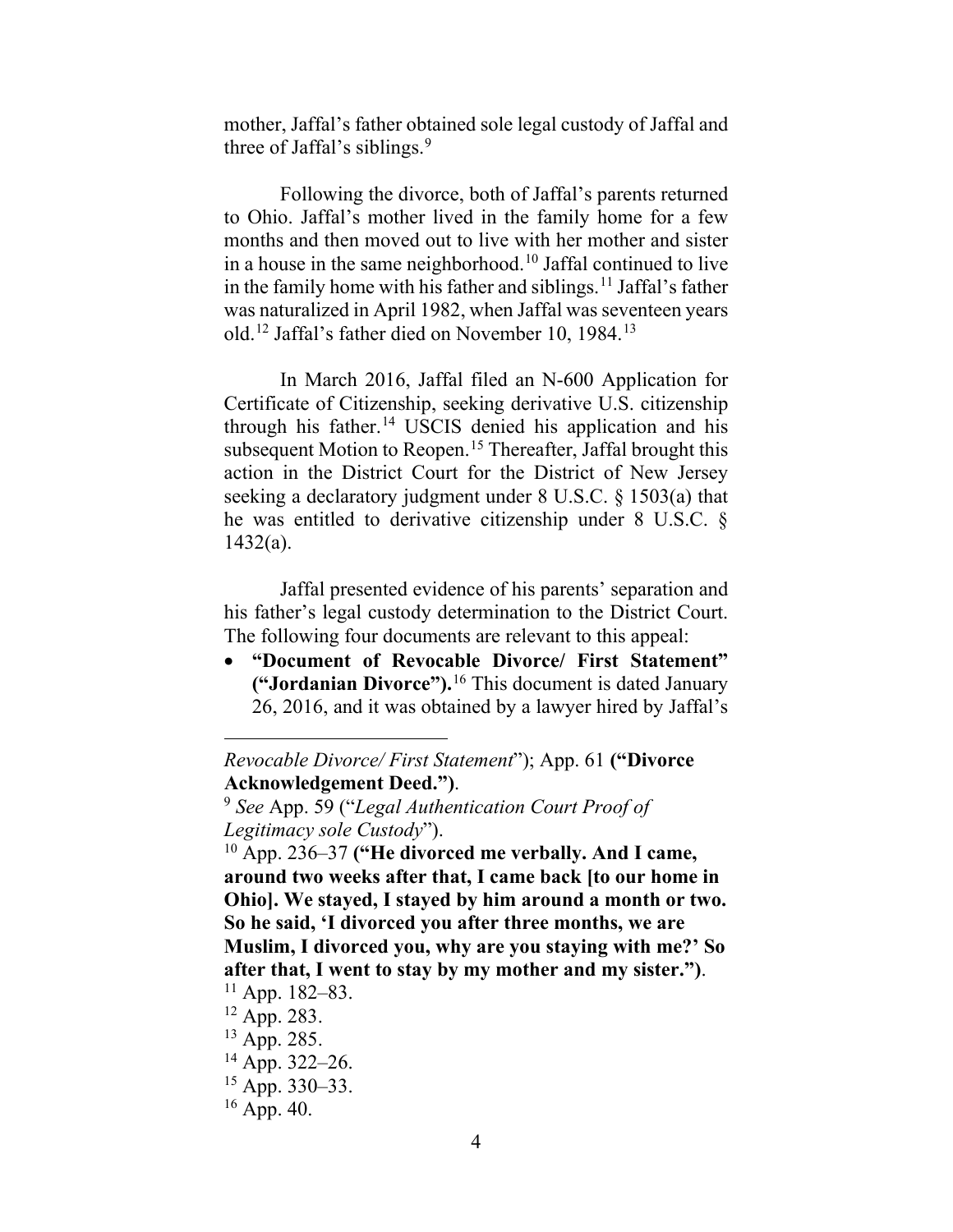mother on a visit to Jordan.<sup>[17](#page-5-0)</sup> The document is a sworn statement by the Sharia Judge in Amman who performed Jaffal's parents' divorce in 1981. In the document, the Judge states that Jaffal's father appeared before him on September 12, 1981, and orally divorced Jaffal's mother, making the statement in front of two witnesses.<sup>[18](#page-5-1)</sup> The document also states that the divorce became irrevocable three months after the initial separation because Jaffal's father did not remarry his mother during the three-month waiting period.<sup>[19](#page-5-2)</sup>

- Letter from Osamah Salhia.<sup>[20](#page-5-3)</sup> In this letter to the court, Imam Osamah Salhia explains the procedure for divorce under Sharia Law in Jordan. The letter states that the Imam reviewed the Jordanian Divorce and its certified translation, which affirmed that Jaffal's parents' divorce was "registered in the Sharia Court of the Hashemite Kingdom of Jordan pursuant to the marriage contract No. (146398)" and that "[t]he divorce was executed on 12/09/1981" (September 12, 1981).<sup>[21](#page-5-4)</sup> It also explains that "[t]he initial decree issued by the court was a revocable divorce. In Islamic law, a revocable divorce is one that can be reinstated without a new marriage contract."[22](#page-5-5) The requirement "for a revocable divorce to be recognized is for remarriage to occur during the waiting period, which is a period of approximately three months. If the marriage is not reinstated during the waiting period, the marriage is officially terminated."[23](#page-5-6)
- **"Divorce Acknowledgement Deed."**[24](#page-5-7) This document, dated January 15, 2017, and signed by Dr. Omar Hasan Al Khreisat, a Supreme Judge of the South Amman Legal Court, states that Jaffal's mother appeared before the judge

<span id="page-5-0"></span> $17$  App. 249–50.

<sup>18</sup> *Id***.**

<span id="page-5-2"></span><span id="page-5-1"></span><sup>19</sup> *Id***.**

 $20$  App. 69.

<span id="page-5-5"></span><span id="page-5-4"></span><span id="page-5-3"></span> $^{21}$  *Id*.

<sup>22</sup> *Id*.

<span id="page-5-6"></span><sup>23</sup> *Id*.

<span id="page-5-7"></span> $24$  App. 61.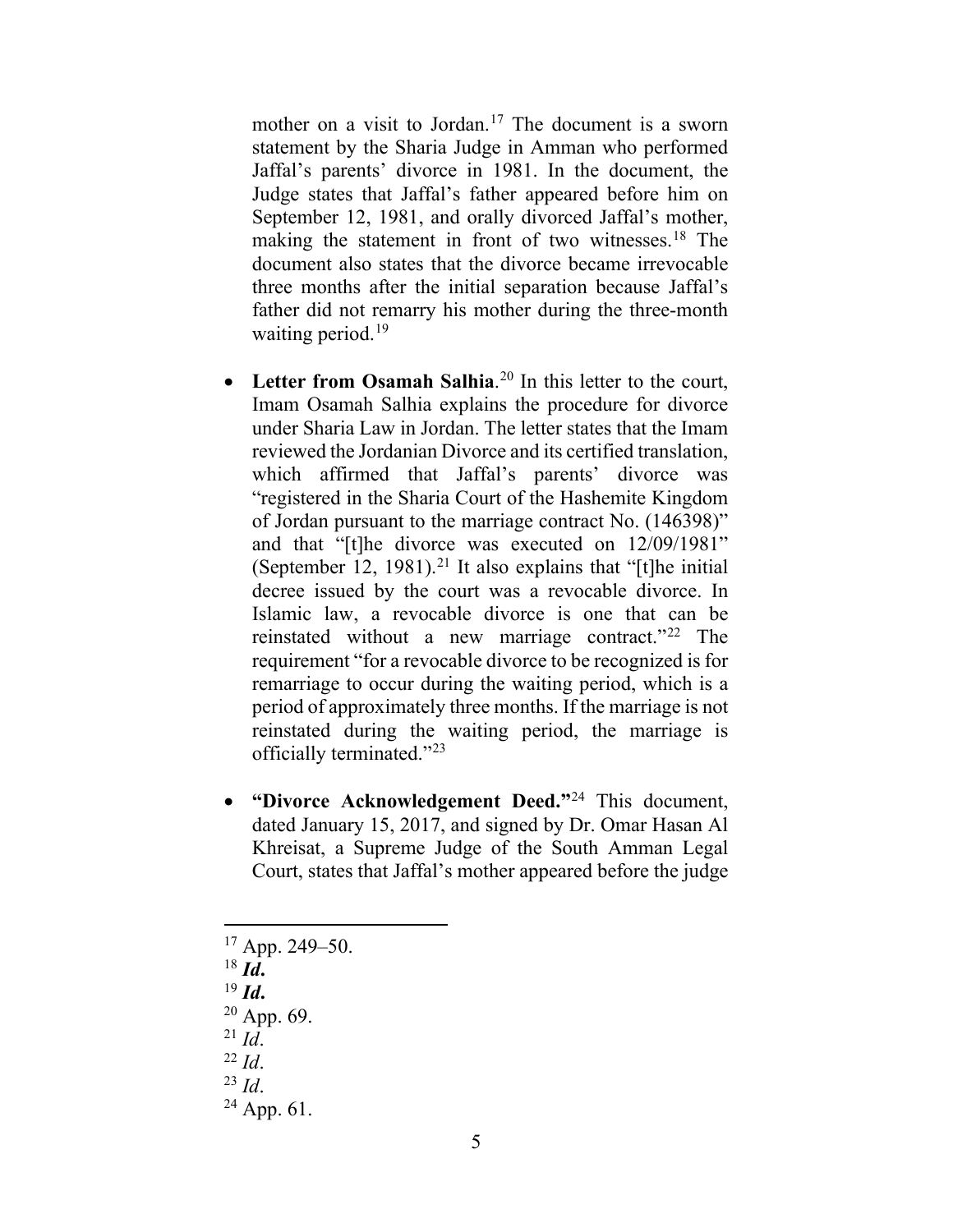and affirmed that she was married to Jaffal's father in 1963 and divorced from him on September 12, 1981. [25](#page-6-0)

• **"Legal Authentication Court Proof of Legitimacy Sole Custody."**[26](#page-6-1) In this document, dated June 6, 2016, a Sharia Judge declares that Imad Jaffal and three of his siblings were born to Jaffal's parents, and "were living with their Father Naim Jaffal who [g]ained full custody as of 09/15/1981."[27](#page-6-2)

Jaffal argued that these documents definitively demonstrated that his parents were legally separated in September 1981 and that he was in the sole custody of his father when his father was naturalized in 1982. On this basis, he claimed he was eligible for derivative citizenship under § 1432(a).

The government moved for summary judgment, arguing that Jaffal "ha[d] no evidence to prove two essential elements of his claim: 1) Plaintiff cannot establish that a legal separation had occurred at the time of his father's naturalization; and 2) Plaintiff cannot establish that his father had legal custody of him at the time of his father's naturalization."<sup>[28](#page-6-3)</sup> The Court agreed, reaching only the first issue, legal separation. It ruled that the Jordanian Divorce "on which Plaintiff relies to meet the legal separation requirement is not entitled to recognition under Third Circuit law."[29](#page-6-4) It found that under *Perrin v.*  Perrin,<sup>[30](#page-6-5)</sup> our precedent requires that the divorce or separation

<span id="page-6-0"></span><sup>&</sup>lt;sup>25</sup> *Id*. Jaffal's mother stated, "[W]e were divorced, and we separated each other since that date." *Id*. She acknowledged that "[her] waiting period from such divorce had been elapsed which classif[ied] such divorce [as] final and absolute as he did not bring [her] back to his marriage bond since [the] date of divorce." *Id*.

<span id="page-6-2"></span><span id="page-6-1"></span><sup>26</sup> App. 59.

<sup>&</sup>lt;sup>27</sup> *Id*. The document provides that it was "[a]pproved and sealed by the Court and approved and sealed by the Jordanian Ministry of Foreign affairs." *Id*.

<span id="page-6-3"></span><sup>28</sup> *Jaffal v. Thompson*, No. 18-5237, 2020 WL 6074473, at \*2 (D.N.J. Oct. 15, 2020).

<span id="page-6-4"></span> $^{29}$  *Id.* 

<span id="page-6-5"></span><sup>30</sup> 408 F.2d 107, 111 (3d Cir. 1969).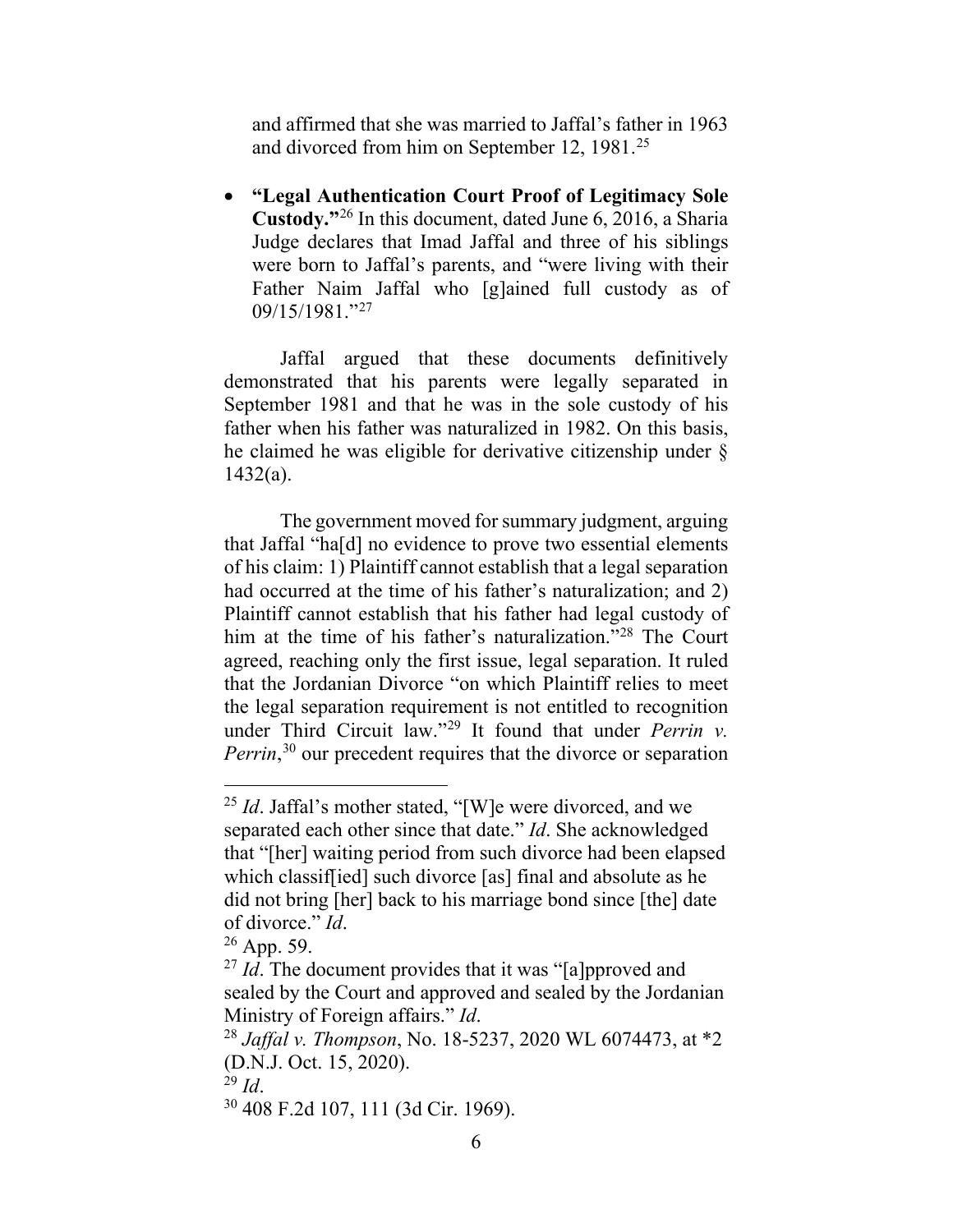proceeding be "bilateral," meaning that both parents must have appeared either in person or through counsel. The Court rejected Jaffal's claim because his parents' divorce was unilateral.<sup>[31](#page-7-0)</sup> It found no evidence that Jaffal's "mother participated in the Jordanian Divorce in any way.["32](#page-7-1) Accordingly, "[p]ursuant to *Perrin*," it found "the Jordanian Divorce is not recognized under Third Circuit law."[33](#page-7-2)

In addition, the Court concluded that the Jordanian divorce was not issued by a court of competent jurisdiction.<sup>34</sup> It found that "[u]nder our system of law, judicial power to grant a divorce – jurisdiction, strictly speaking – is founded on domicil [sic]."[35](#page-7-4) And the Court found that there was "no dispute that, at the time of the Jordanian Divorce, Plaintiff's mother and father were both domiciled in the state of Ohio."<sup>36</sup> Since the Court concluded that Jaffal could not demonstrate the legal separation prong of § 1432(a), it did not address whether Jaffal was in the sole legal custody of his father at the time of his father's naturalization. Instead, the Court granted summary judgment to the government. Jaffal timely appealed.<sup>[37](#page-7-6)</sup>

#### **II.**

The District Court had jurisdiction to consider Jaffal's claim for derivative citizenship under 8 U.S.C. § 1503(a). Section 1503(a) provides the mechanism by which an individual "may institute an action . . . for a judgment declaring him to be a national of the United States."[38](#page-7-7) We have jurisdiction over this appeal pursuant to 28 U.S.C. § 1291.

<span id="page-7-6"></span><sup>37</sup> **App. 609.**

<span id="page-7-7"></span><sup>38</sup> 8 U.S.C. § 1503 ("If any person who is within the United States claims a right or privilege as a national of the United States and is denied such right or privilege by any department or independent agency, or official thereof, upon the ground that he is not a national of the United States, such person may

<span id="page-7-0"></span><sup>31</sup> *Jaffal*, 2020 WL 6074473, at \*3.

<span id="page-7-1"></span><sup>32</sup> *Id*.

<span id="page-7-2"></span> $^{33}$  *Id.* at \*4.<br> $^{34}$  *Id.* 

<span id="page-7-4"></span><span id="page-7-3"></span><sup>34</sup> *Id*. 35 *Id*. (quoting *Williams v. North Carolina*, 325 U.S. 226, 229 (1945)).

<span id="page-7-5"></span><sup>36</sup> *Id*.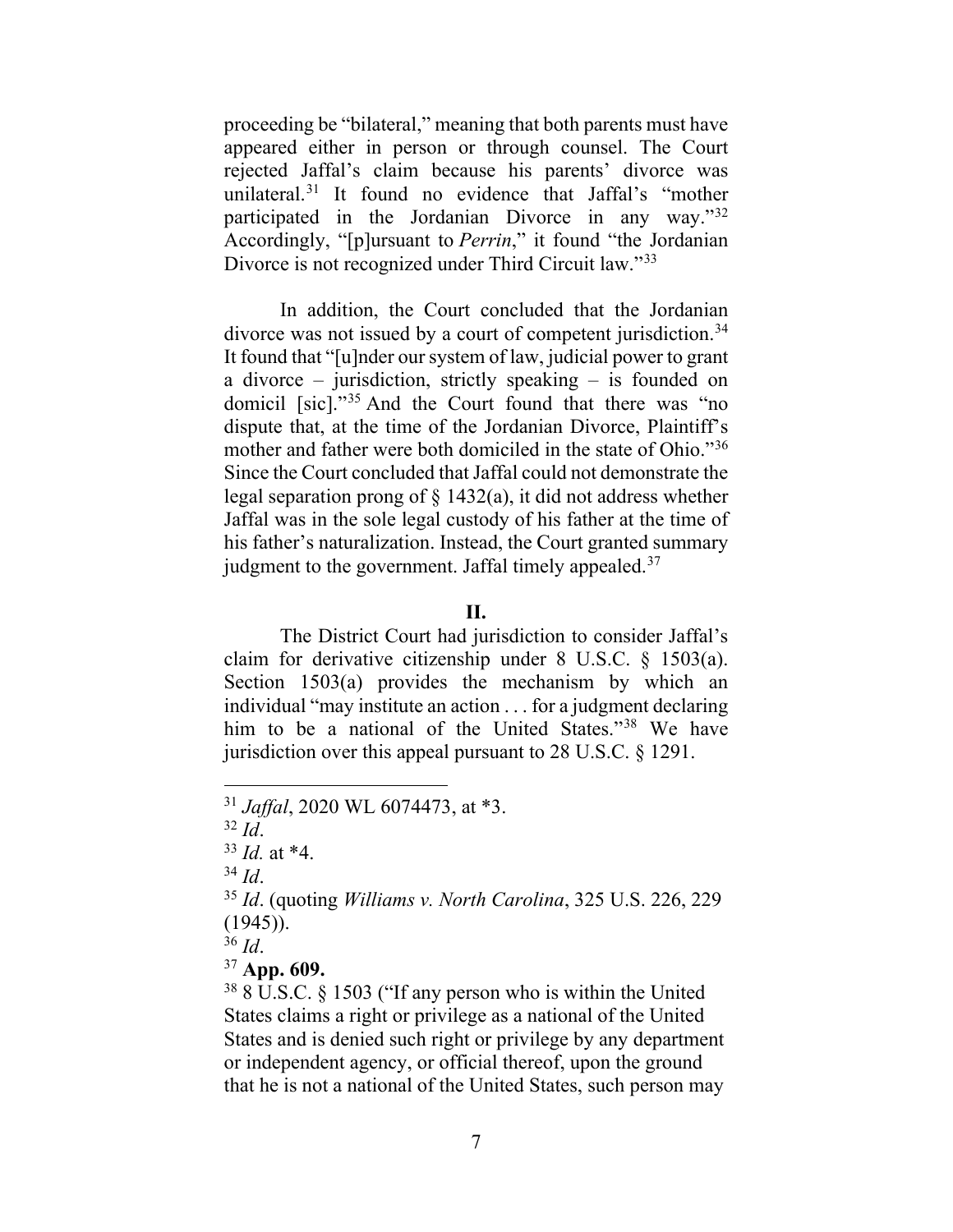We review a district court's grant of summary judgment *de novo* and apply the same summary judgment standard as the district court. [39](#page-8-0) We will affirm a grant of summary judgment only if, "after drawing all reasonable inferences from the underlying facts in the light most favorable to the nonmoving party, [we] conclude[] that there is no genuine issue of material fact to be resolved at trial and the moving party is entitled to judgment as a matter of law."[40](#page-8-1)

## **A. "Legal separation" under § 1432(a).**

At issue in this appeal is  $8 \text{ U.S.C.} \$ § 1432(a), which, as noted, "provides that a 'child born outside of the United States of alien parents . . . becomes a citizen of the United States upon . . . [t]he naturalization of the parent having legal custody of the child when there has been a legal separation of the parents.'"[41](#page-8-2) "The child must also be under eighteen years of

institute an action . . . for a judgment declaring him to be a national of the United States.").

<span id="page-8-0"></span><sup>39</sup> *Cranbury Brick Yard, LLC v. United States*, 943 F.3d 701, 708 (3d Cir. 2019).

<span id="page-8-1"></span><sup>40</sup> *Bryan v. United States*, 913 F.3d 356, 361 n.10 (3d Cir. 2019) (citation and quotations omitted).

<span id="page-8-2"></span><sup>41</sup> *Morgan*, 432 F.3d at 230 (alteration in original) (quoting 8 U.S.C. § 1432(a)). In greater detail, 8 U.S.C. § 1432(a) provides:

<sup>(</sup>a) A child born outside of the United States of alien parents, . . . becomes a citizen of the United States upon fulfillment of the following conditions:

<sup>(1)</sup> The naturalization of both parents; or

<sup>(2)</sup> The naturalization of the surviving parent if one of the parents is deceased; or

<sup>(3)</sup> The naturalization of the parent having legal custody of the child when there has been a legal separation of the parents . . . and if

<sup>(4)</sup> Such naturalization takes place while such child is under the age of eighteen years; and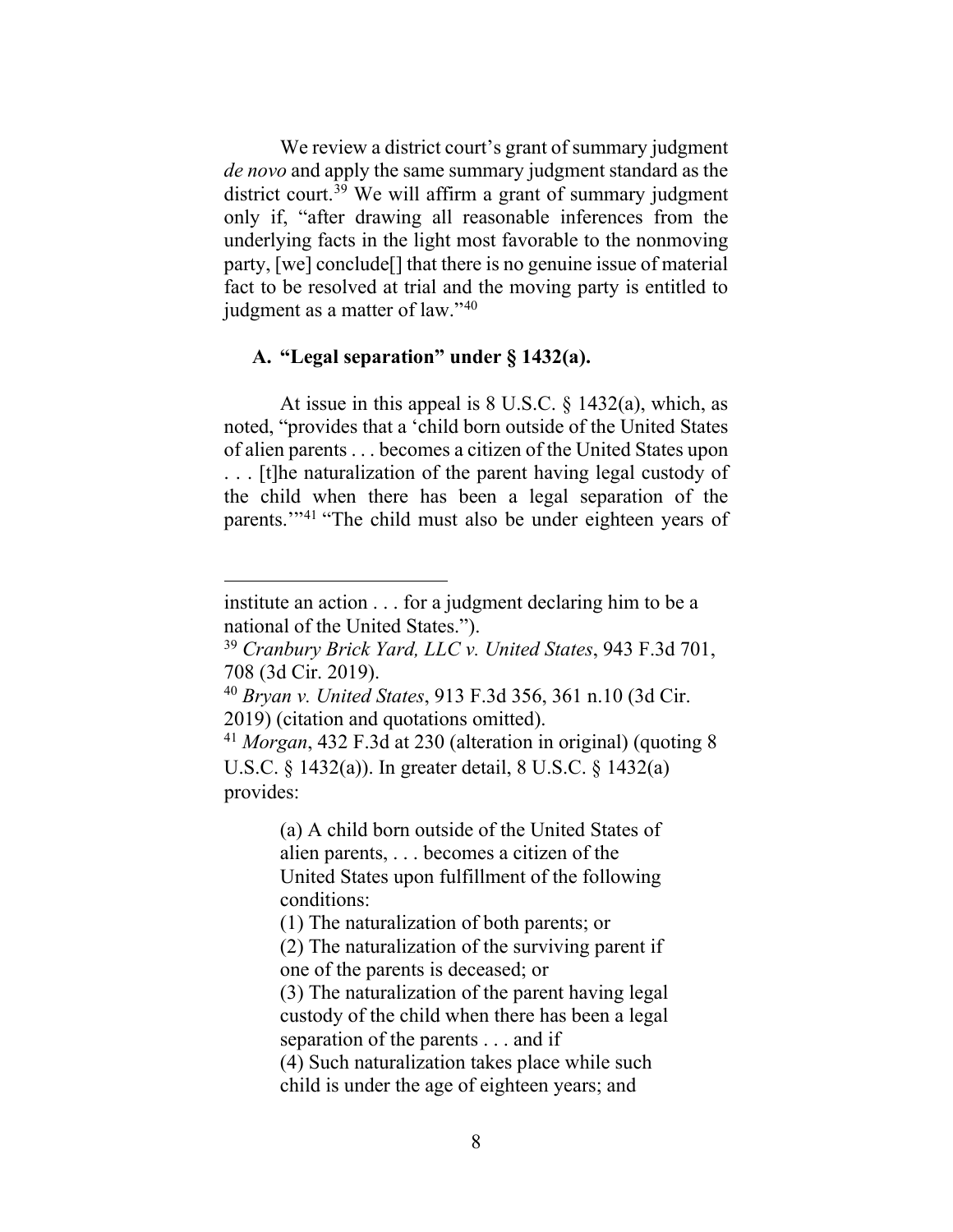age at the time of the parent's naturalization and be residing in the United States as a lawful permanent resident."[42](#page-9-0) When these statutory conditions are met, the child is automatically entitled to U.S. citizenship.<sup>[43](#page-9-1)</sup>

In October 2000, "Congress repealed  $\S$  1432 by enacting the Child Citizenship Act of 2000, ['CCA'] Pub. L. No. 106-395, 114 Stat. 1631,"[44](#page-9-2) codified at 8 U.S.C. § 1431 *et seq.* However, because all of the relevant facts here occurred before the passage of the CCA, § 1432(a) controls Jaffal's claim to derivative citizenship.[45](#page-9-3) The government does not dispute that Jaffal was residing in the United States as a legal permanent resident and was under eighteen years of age when his father was naturalized. Accordingly, the only disputed issues in this appeal are (1) whether Jaffal's parents were legally separated at the time of Jaffal's father's naturalization and (2) whether Jaffal's father then had custody of Jaffal.

We have analyzed the "legal separation" prong of § 1432(a) in two cases which are instructive here, *Morgan v. Attorney General* and *Espichan v. Attorney General*. [46](#page-9-4) In *Morgan*, the plaintiff, a Jamaican national, sought derivative citizenship under § 1432(a). Similarly to Jaffal, she alleged that her parents had been "legally separated" when her parent having legal custody – her mother – was naturalized, and that she otherwise met the criteria for derivative citizenship under

- <span id="page-9-1"></span><span id="page-9-0"></span><sup>42</sup> *Morgan*, 432 F.3d at 230.
- <sup>43</sup> *Id.*

<span id="page-9-2"></span><sup>44</sup> *Id.* at 230 n.1.

<sup>(5)</sup> Such child is residing in the United States pursuant to a lawful admission for permanent residence at the time of the naturalization of the parent last naturalized under clause (1) of this subsection, or the parent naturalized under clause (2) or (3) of this subsection, or thereafter begins to reside permanently in the United States while under the age of eighteen years.

<span id="page-9-3"></span><sup>&</sup>lt;sup>45</sup> *Id.* ("The [CCA], however, does not apply retroactively to persons, like petitioner, who turned eighteen before Congress passed the [CCA].").

<span id="page-9-4"></span><sup>46</sup> 945 F.3d 794 (3d Cir. 2019).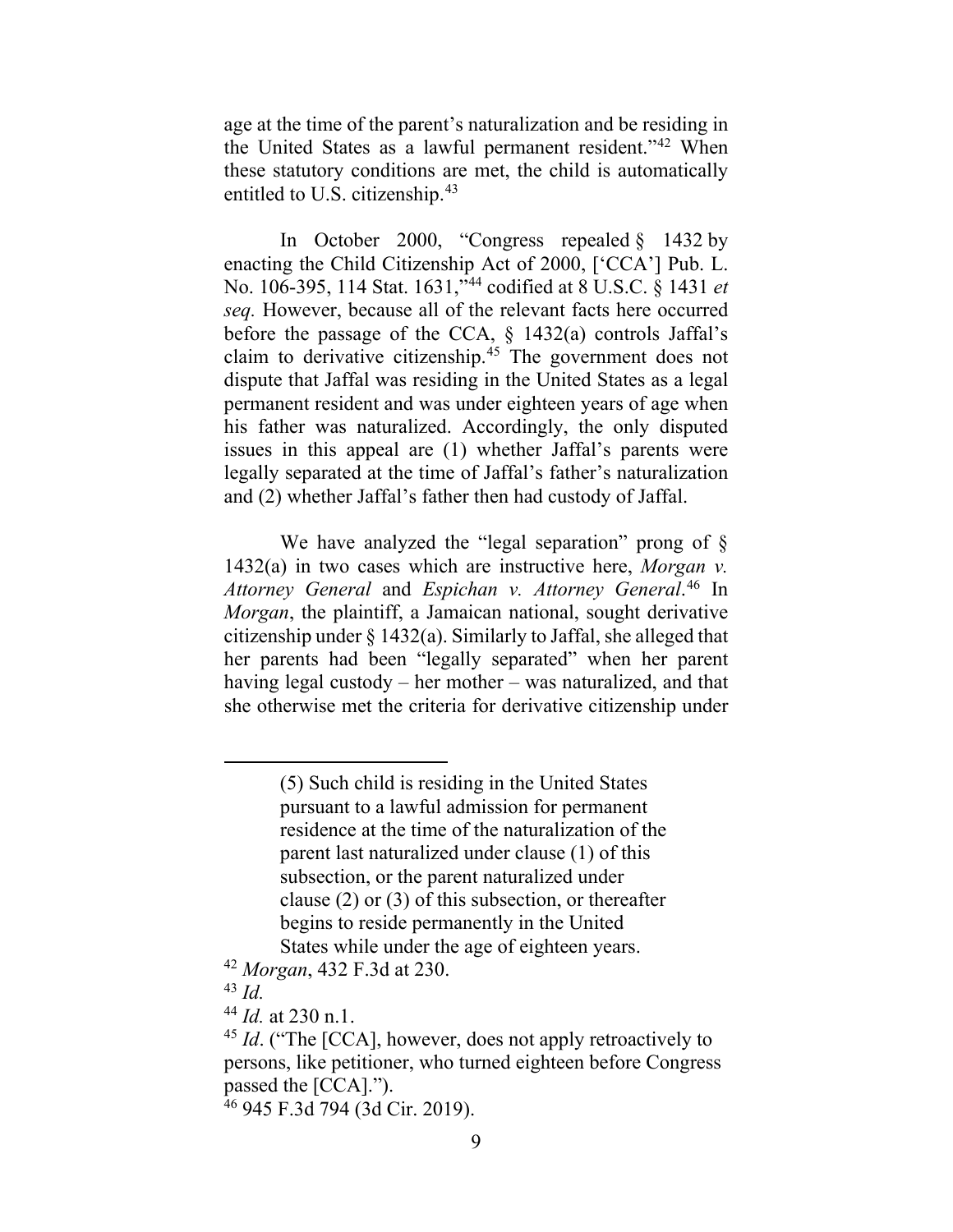the statute.[47](#page-10-0) We noted that the statute "does not contain a definition of the term 'legal separation,'"[48](#page-10-1) and we therefore "defer[red] to the jurisdictions with authority over the marriage to determine the meaning of legal separation for purposes of §  $1432(a)(3)$ ."<sup>[49](#page-10-2)</sup>

Plaintiff Morgan's parents had been married in Jamaica, but plaintiff's mother (and plaintiff) were living in Pennsylvania at the time of her naturalization. Accordingly, we concluded that "[i]n this case . . . *both* Jamaica and Pennsylvania had jurisdiction" over the marriage.<sup>[50](#page-10-3)</sup> We therefore looked to whether either Jamaica or Pennsylvania had "decreed a separation."[51](#page-10-4)

Looking first at Jamaica, we found that "[a]t the time of the petitioner's mother's naturalization in 1984, Jamaica recognized a right to a judicial separation which Jamaican law distinguished from absolute divorce."<sup>[52](#page-10-5)</sup> We concluded "[t]here [wa]s no evidence that any Jamaican court ever issued a decree of judicial separation to the petitioner's parents,"[53](#page-10-6) nor had any Jamaican court issued an absolute divorce. Having failed to find evidence of a legal separation under Jamaican law, we then looked to Pennsylvania law but found that no separation had occurred under Pennsylvania law either. We therefore concluded that Morgan's parents had not been legally separated under the statute.

We held that legal separation under  $\S$  1432(a) occurs "upon a formal governmental action, such as a decree issued by a court of competent jurisdiction that, under the laws of a state or nation having jurisdiction over the marriage, alters the marital relationship of the parties."[54](#page-10-7) We clarified, however, that "[t]he formal action need not necessarily be a judicial

<span id="page-10-0"></span><sup>47</sup> *Morgan*, 432 F.3d at 229.

<span id="page-10-1"></span><sup>48</sup> *Id*. at 231.

<span id="page-10-2"></span><sup>49</sup> *Id*. at 233.

<span id="page-10-3"></span><sup>50</sup> *Id*. at 234 (emphasis added); *see also id*. at 232 ("The law of a foreign country may be applicable in some instances as an alternate or in addition to state law.").

<span id="page-10-4"></span><sup>51</sup> *Id*. at 234.

<span id="page-10-5"></span><sup>52</sup> *Id.* at 233

<span id="page-10-6"></span><sup>53</sup> *Id*.

<span id="page-10-7"></span><sup>54</sup> *Id*. at 234.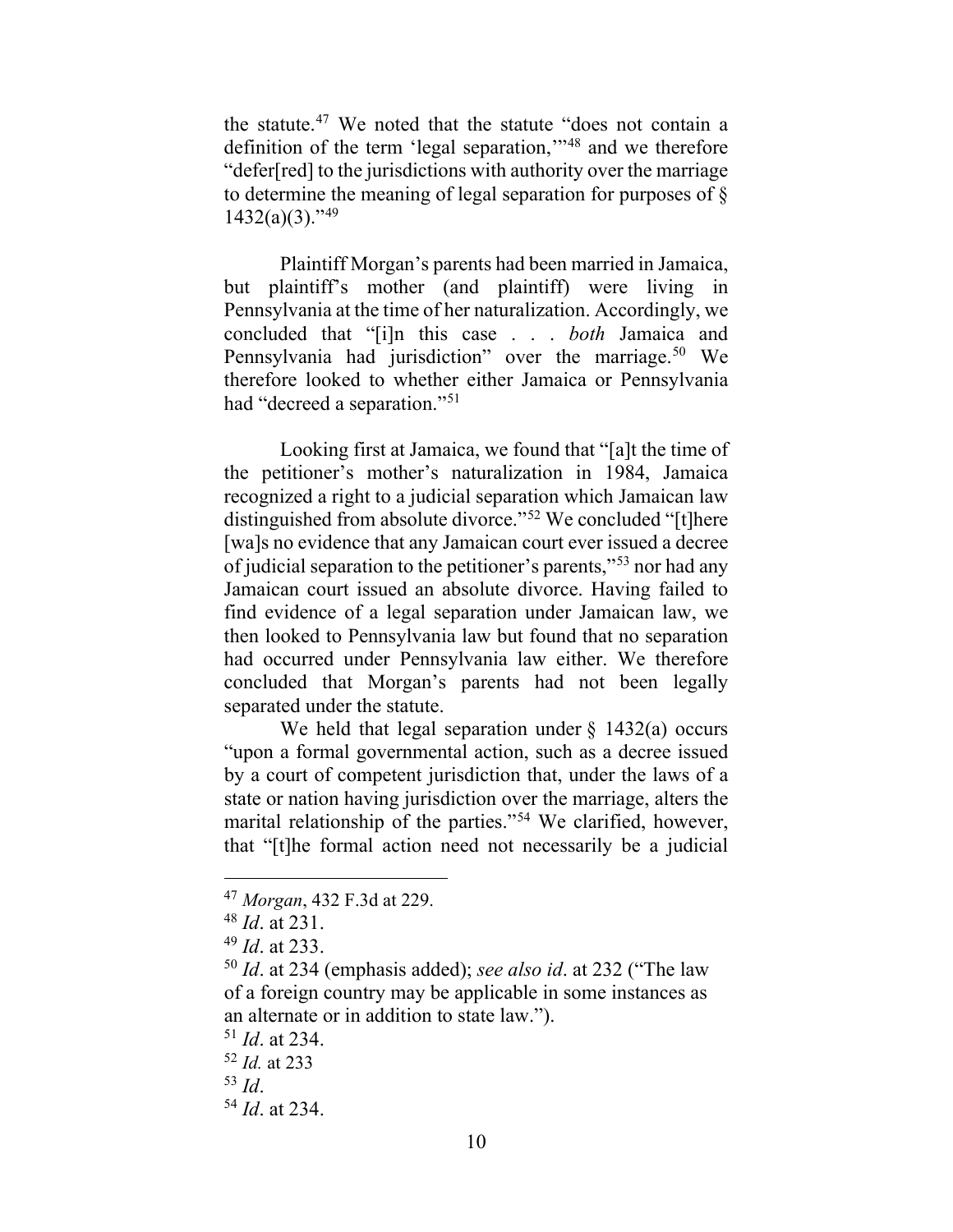decree."[55](#page-11-0) Instead, we found that the state or foreign nation's law controlled the inquiry. A state or foreign nation could, for example, "allow an administrative agency or other governmental body to issue orders of separation."[56](#page-11-1) Or, in some instances, there may be no need to show any government action. We concluded, "[c]onceivably, some jurisdictions might consider parties 'legally separated' if they lived apart for a period of time without seeking any governmental imprimatur."[57](#page-11-2) But because "[w]e kn[e]w of no jurisdiction that ha[d] adopted such a policy" we left "that issue for another day."[58](#page-11-3)

In *Espichan*, however, we encountered such a jurisdiction. There, we considered a plaintiff's claim for derivative citizenship under the same statute,  $\S$  1432(a). As in *Morgan*, we had to consider whether Espichan's parents had been legally separated at the time of Espichan's father's naturalization. Espichan's parents had been married in Peru. Our inquiry into legal separation therefore looked first to the family law of Peru. We found "[a]rticle 326 of the Peruvian Civil Code of 1984 provide[d] that '[a] union in fact ends by death, absence, mutual agreement, or unilateral decision,"<sup>[59](#page-11-4)</sup> and concluded that Espichan had demonstrated that his parents' marriage had ended by unilateral decision.

Espichan presented evidence that, in 1990, his mother "filed a complaint at the police headquarters in Callao, Peru, declaring as a matter of public record that she and Espichan's father, having lived together since 1970, separated in 1979."<sup>60</sup> Together with Espichan's submission of a declaration that such action was sufficient under Peruvian law to effectuate a divorce, we concluded that he had established *as a matter of law* that there was a legal separation.<sup>[61](#page-11-6)</sup> In so concluding, we reaffirmed our analysis in *Morgan*. There, "we expressly acknowledged that there may be a case where the relevant

- <span id="page-11-2"></span><sup>57</sup> *Id*.
- <span id="page-11-3"></span><sup>58</sup> *Id*.

<span id="page-11-0"></span><sup>55</sup> *Id*. at 234 n.4.

<span id="page-11-1"></span><sup>56</sup> *Id*.

<span id="page-11-5"></span><span id="page-11-4"></span><sup>59</sup> *Espichan*, 945 F.3d at 800.

<sup>60</sup> *Id*. at 796.

<span id="page-11-6"></span><sup>61</sup> *Id*. at 801.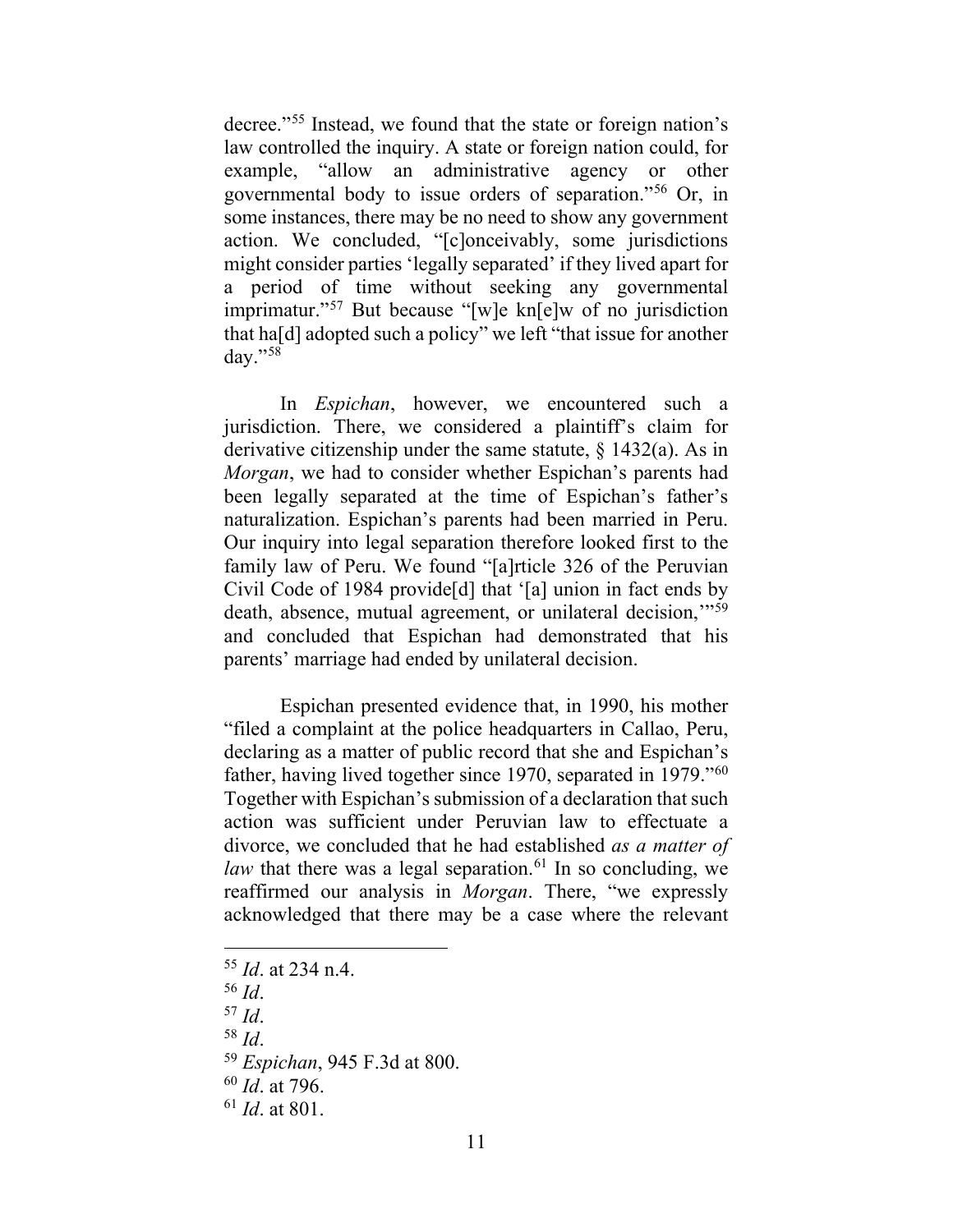jurisdiction does not require any 'governmental imprimatur' for parties to become 'legally separated.'"[62](#page-12-0) This appeal presents an example of such a case.

With these cases in mind, we turn to the District Court's denial of Jaffal's claim for derivative citizenship. The District Court found that Jaffal failed to show he was entitled to derivative citizenship because he did not show that his parents were legally separated when his father was naturalized. It declined to recognize the Jordanian Divorce because it concluded that the Jordanian Divorce "was not issued by a court of competent jurisdiction"[63](#page-12-1) and that Third Circuit precedent requires that the divorce or separation proceeding be "bilateral." Both of these conclusions were erroneous.<sup>[64](#page-12-2)</sup>

We again clarify today that determination of "legal separation" under  $\S 1432(a)$  involves a limited inquiry. It is limited to whether the plaintiff has established that there was a valid divorce or legal separation under the law of a state or foreign nation having authority over the marriage. A court should not inquire into whether the action (or inaction if the relevant jurisdiction recognizes separation without any formal governmental action) taken to effectuate the divorce would be sufficient to result in a legal separation in any U.S. jurisdiction. Nor should a court impose any requirements in addition to those required under the state or foreign nation's law.

Appellees attempt to rely upon our holding in *Perrin*  and principles of comity in arguing that we should not recognize the Jordanian divorce<sup>[65](#page-12-3)</sup> even though it was undeniably valid under Sharia law.<sup>[66](#page-12-4)</sup> However, principles of

<span id="page-12-1"></span><span id="page-12-0"></span><sup>62</sup> *Id*. at 800 (quoting *Morgan*, 432 F.3d at 234 n.4).

<sup>63</sup> *Jaffal*, 2020 WL 6074473, at \*4.

<span id="page-12-2"></span><sup>&</sup>lt;sup>64</sup> On appeal, the government repeats these claims, arguing that the District Court correctly declined to recognize the Jordanian Divorce because Jaffal did not present "evidence of participation by Jaffal's mother." Appellee Br. at 28. But this argument relies on the District Court's erroneous propositions.

<span id="page-12-3"></span><sup>&</sup>lt;sup>65</sup> Appellee Br. at 20.

<span id="page-12-4"></span><sup>66</sup> App. 69. Imam Salhia of Al-Azhar University in Egypt, in a letter dated December 25, 2016, affirmed that the divorce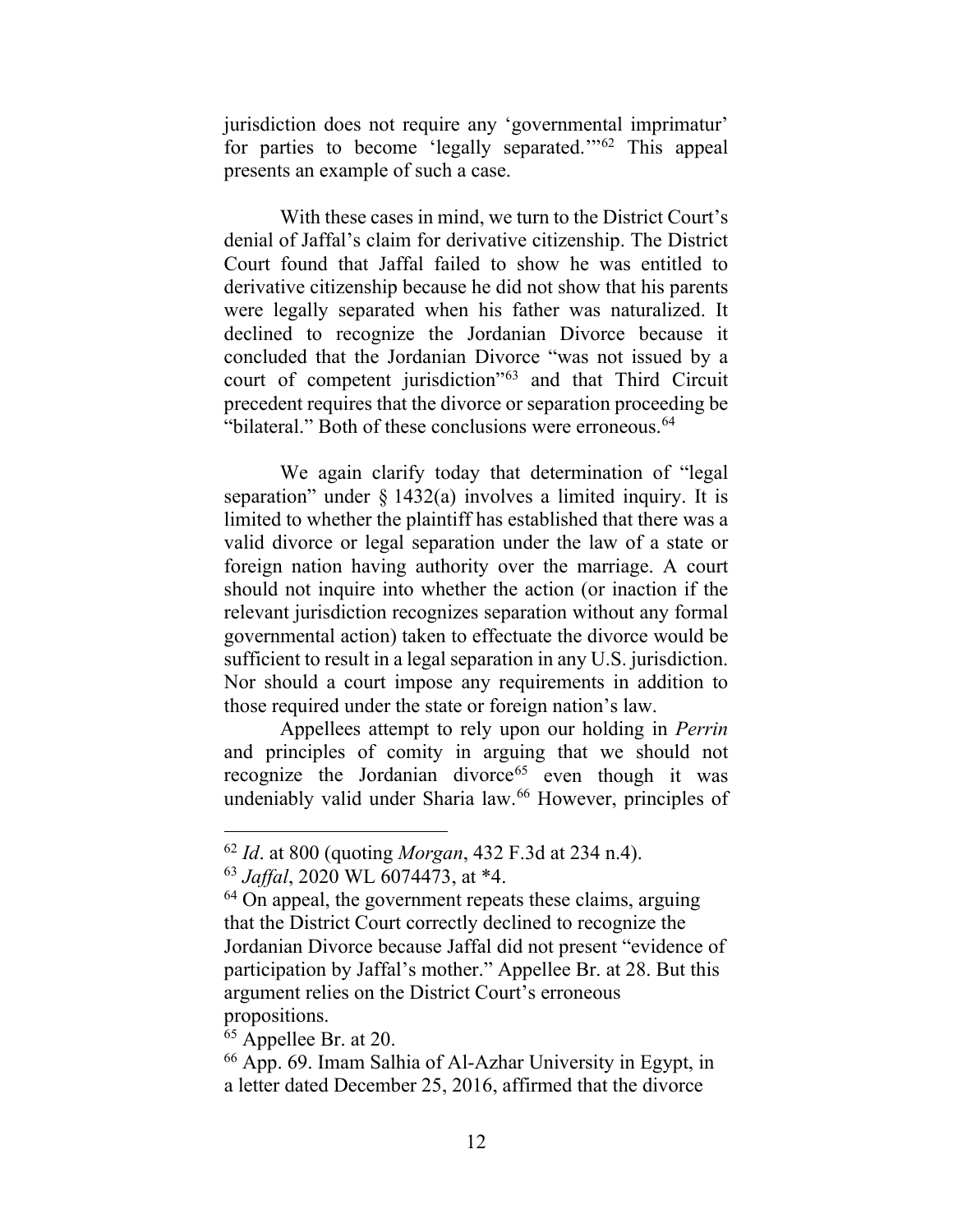comity simply do not apply here because Congress specifically prescribed the effect of foreign decrees in §1432 cases. The two references to "comity" in *Perrin* merely highlighted the recognition of its principles in our decision to uphold the Mexican decree in a bilateral divorce proceeding.<sup>[67](#page-13-0)</sup> Congress has clearly stated that, as long as a  $\S$  1432(a) petitioner establishes that a valid, legal separation was effectuated under the relevant state or foreign nation's law, s/he has met the burden of establishing a legal separation under § 1432(a). That statute is the policy of the United States, and we are not persuaded that concepts of comity in any way mitigate or negate that congressional expression of United States policy regarding foreign decrees for purposes of citizenship inquiries under  $\S$  1432(a).<sup>[68](#page-13-1)</sup> For the same reasons, Appellee's attempts to argue the effect of the Full Faith and Credit Clause are simply unpersuasive.

## **B. The District Court erred in failing to recognize the Jordanian Divorce.**

Jordanian courts had authority to alter Jaffal's parents' marriage. As our analysis in *Morgan* makes clear, both the state in which Jaffal and his father lived at the time of naturalization, as well as the foreign marital country, could appropriately exercise authority over the marriage for the purposes of  $\S$  1432(a).<sup>69</sup>

was carried out in accordance with Islamic Law. He discussed the registration of the divorce in the Sharia Court of the Hashemite Kingdom of Jordan and verified the legal conversion of the initially "revocable divorce," upon expiration of the "waiting period," into an "irrevocable divorce."

<span id="page-13-0"></span><sup>67</sup> 408 F.2d at 109 and 111

<span id="page-13-1"></span><sup>&</sup>lt;sup>68</sup> For a more thorough discussion of principles underlying the doctrine of comity, *see U.S. ex rel. Saroop v. Garcia*, 109 F.3d 165, 168-71 (3d Cir. 1997).

<span id="page-13-2"></span><sup>69</sup> *See Morgan*, 432 F.3d at 234 (concluding that "*both* Jamaica and Pennsylvania had jurisdiction" over the marriage) (emphasis added); *Espichan*, 945 F.3d at 799 (looking to Peruvian law to determine whether Espichan's parents had effectuated a legal separation according to the Peruvian Civil Code).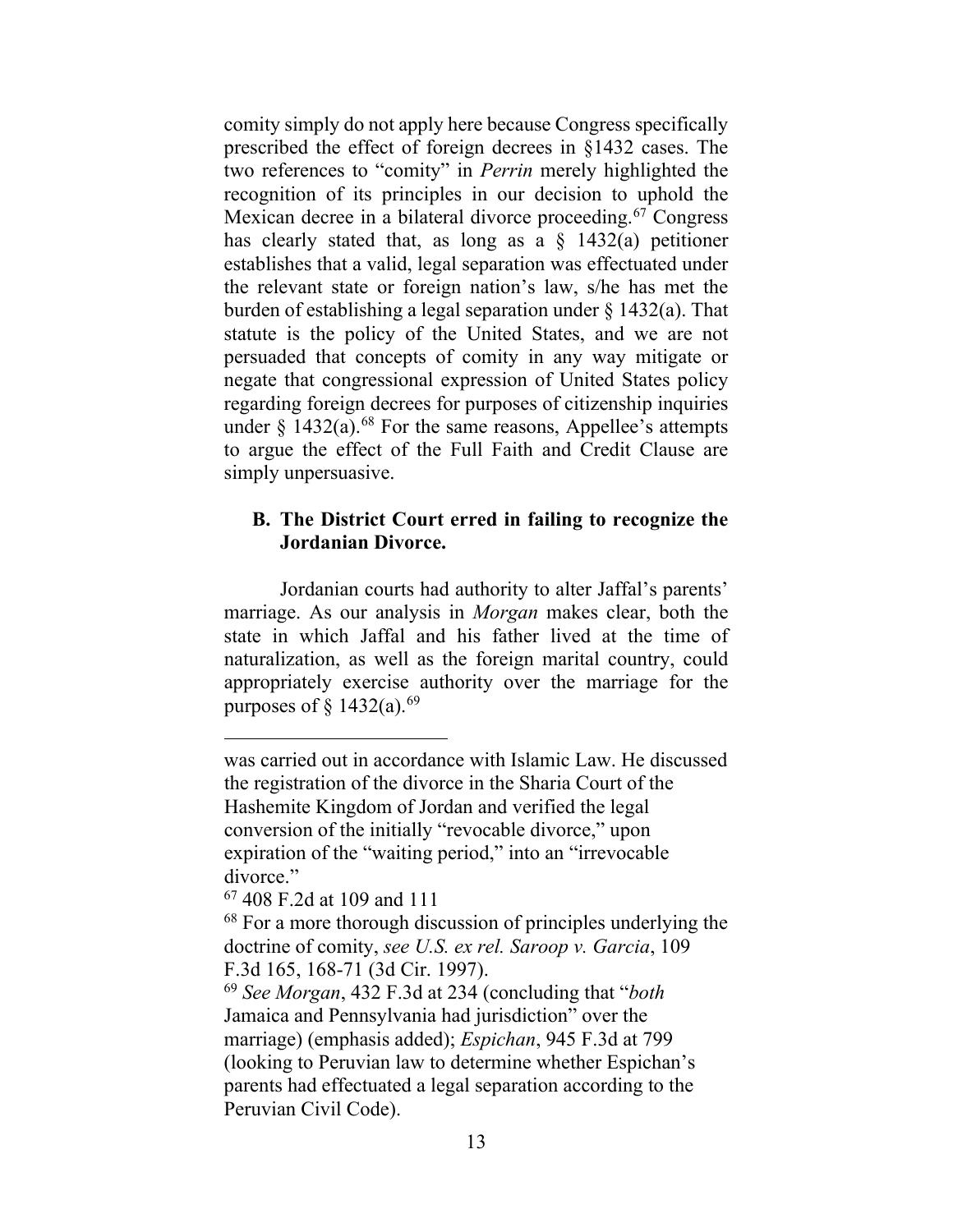The District Court erroneously concluded that, under *Morgan*, the Jordanian Divorce was not issued by a "court of competent jurisdiction" because Jaffal had not shown that either of his parents were domiciled in Jordan.<sup>[70](#page-14-0)</sup> In so concluding, the court ignored the fact that we did not require the plaintiff in *Morgan* to show that her parents were domiciled in Jamaica (where the divorce had allegedly been granted). To the contrary, the plaintiff and her mother in *Morgan* were living in Pennsylvania at the time of the naturalization, but we still took pains to first analyze the law of separation in Jamaica  $-$  that is, in the marital jurisdiction  $-$  to see whether a legal separation had been issued under Jamaican law.<sup>[71](#page-14-1)</sup> Had Jamaican courts failed to be "courts of competent jurisdiction," we would not have looked to Jamaican law.[72](#page-14-2) Since *Morgan*, our review of § 1432(a) claims has looked to the law of the jurisdictions having authority over the marriage. That has been the location where the couple was married and the state in which the naturalized parent resided.<sup>[73](#page-14-3)</sup>

<span id="page-14-2"></span><sup>72</sup> The court's reliance on *Perrin v. Perrin*, 408 F.2d 107 (3d Cir. 1969) for the proposition that "[o]rdinarily, the recognition in the United States of [] a foreign decree will depend upon whether at least one of the spouses was domiciled in the foreign state when the decree of divorce was rendered," *id*. at 109, was misplaced. *Perrin* was not a case in which we interpreted § 1432(a), and, in *Perrin*, we later held, "domicile is *not* intrinsically an indispensable prerequisite to jurisdiction." *Id*. at 110. We recognized the divorce at issue in that case, even though neither spouse was domiciled in Mexico, where the divorce took place.

<span id="page-14-3"></span><sup>73</sup> *See, e.g.*, *Espichan*, 945 F.3d at 799 (looking to Peruvian law). We note, too, that the laws of other foreign nations or states could also have authority over a marriage, if, for example, the married couple was issued a valid separation in a third location that was neither the marital country nor the state in which the parent was living at the time of naturalization. The bottom line is that if a plaintiff presents evidence of a valid separation under the laws of any jurisdiction having proper authority over the marriage, such

<span id="page-14-0"></span><sup>70</sup> *See Jaffal*, 2020 WL 6074473, at \*4.

<span id="page-14-1"></span><sup>71</sup> *Morgan*, 432 F.3d at 233.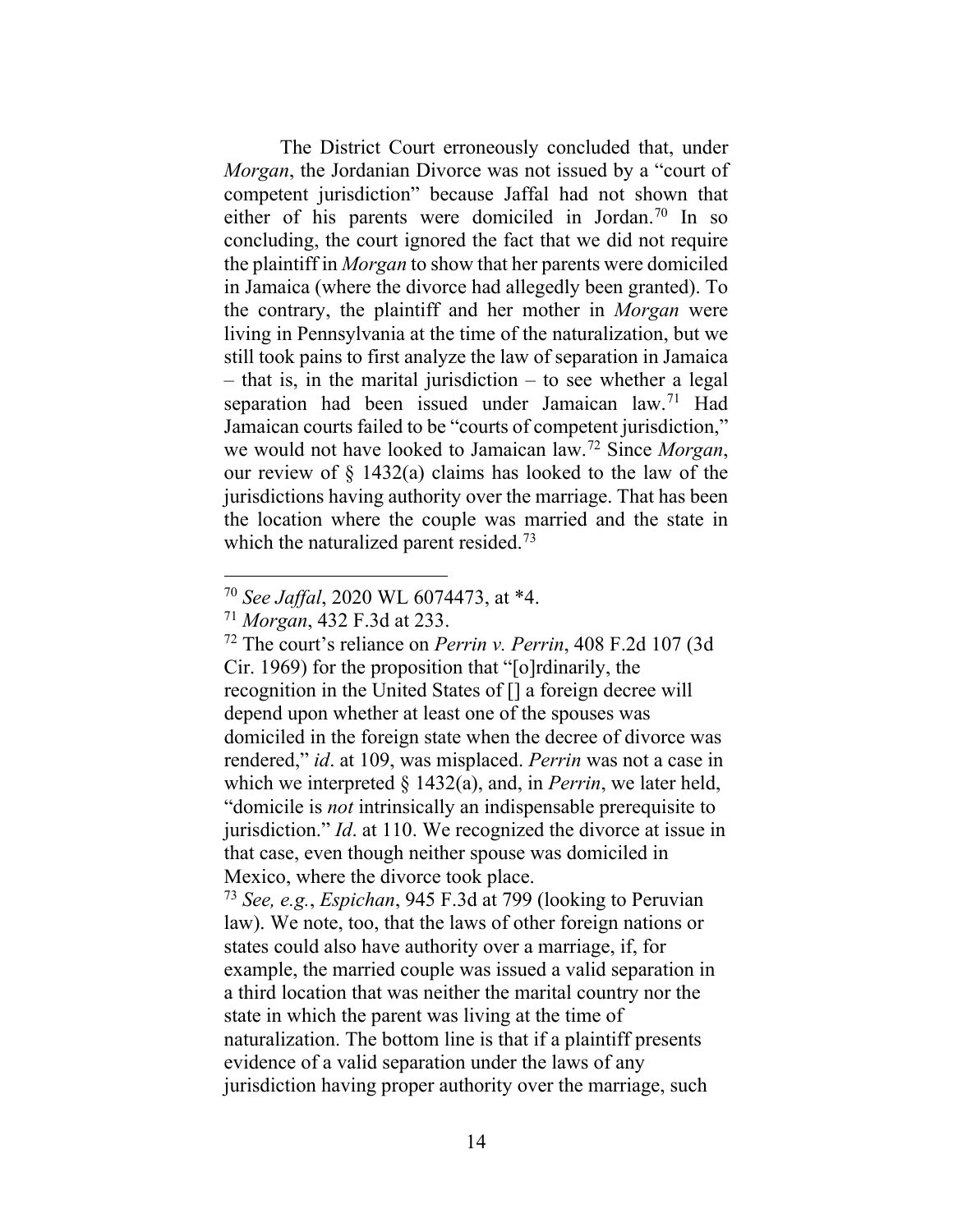Accordingly, both Ohio and Jordan had authority over Jaffal's parents' marriage. The Jordanian court's actual exercise of jurisdiction by issuing the divorce in this case satisfies us that jurisdiction was proper under Jordanian law. Moreover, on appeal, the government does "not challeng[e] the validity of the divorce."<sup>[74](#page-15-0)</sup> Instead, the government argues that the Jordanian Divorce should not be recognized by a U.S. court – at least for purposes of  $\S$  1432(a) – because only Jaffal's father appeared before the relevant tribunal.

The District Court noted that "Plaintiff alleges only that his father obtained a unilateral divorce in Jordan<sup>[1]</sup><sup>[75](#page-15-1)</sup> The Court believed that recognizing such a proceeding for purposes of Jaffal's derivative citizenship claim "offend[s] . . . public policy," and that the Jordanian Divorce was not "recognized under Third Circuit law."[76](#page-15-2) As noted, however, this directly contradicts our conclusion in *Espichan,* where we recognized a unilateral divorce for the purpose of § 1432(a). There we explained that the Peruvian Civil Code – the law governing the marriage at issue – allowed for a legal separation through "death, absence, mutual agreement, or unilateral decision."<sup>77</sup> Espichan presented evidence, unrebutted by the government,

evidence will be admissible to demonstrate the legal separation prong of  $\S$  1432(a).

<span id="page-15-0"></span><sup>74</sup> Oral Argument Transcript at 17. We note too that our own review of Jordanian law demonstrates that Jordanian courts had jurisdiction. Sharia Courts in Jordan have authority over marriages and divorces, with no mention of a domicile requirement. Instead, the only jurisdictional requirement in such courts is that the parties to the divorce be Muslim. *See, e.g.*, *Jordan*, U.S. Dep't of State, at 3, https://2009- 2017.state.gov/documents/organization/171737.pdf ("The constitution [] provides that matters concerning personal status, such as religion, marriage, divorce, child custody, and inheritance, are under the exclusive jurisdiction of religious courts. Muslims are subject to the jurisdiction of Islamic law courts, which apply Islamic law adhering to the Hanafi school of Islamic jurisprudence[.]").

<span id="page-15-2"></span><span id="page-15-1"></span><sup>75</sup> *Jaffal*, 2020 WL 6074473, at \*3.

<sup>76</sup> *Id*. at \*3–4.

<span id="page-15-3"></span><sup>77</sup> *Espichan*, 945 F.3d at 800.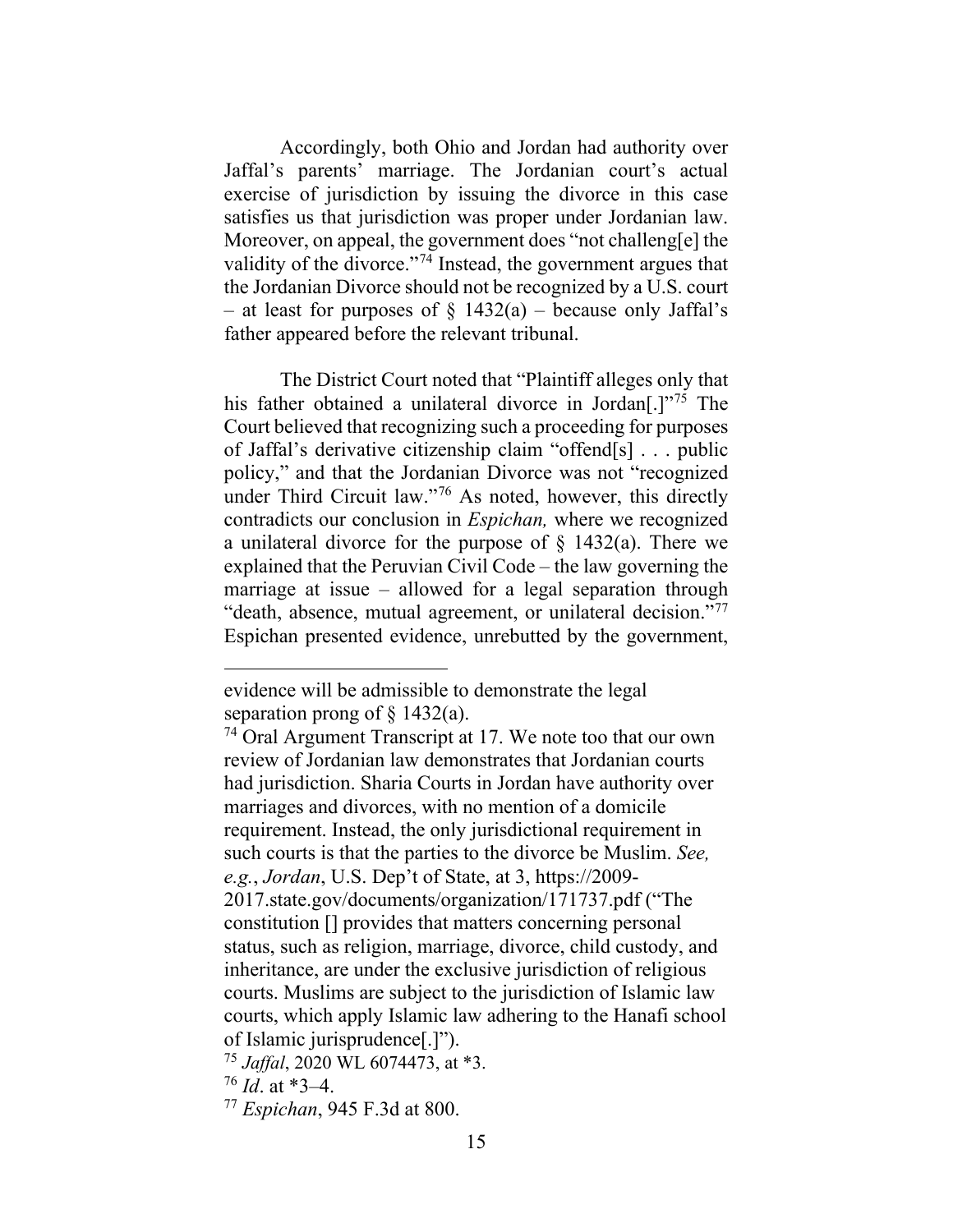that his parents' marriage had been terminated by "unilateral decision" in Peru. No other inquiry was necessary, and none was undertaken. Rather, we concluded as a matter of law that Espichan's evidence of a unilateral divorce under Peruvian law satisfied the legal separation prong of  $\S$  1432(a). The District Court's concern for "public policy" in refusing to recognize a unilateral proceeding under Sharia law in Jordan ignores the fact that public policy is set forth in  $\S 1432(a)$ . There, Congress determined public policy for purposes of determining if someone should become a U.S. citizen based upon the naturalization of a custodial parent.

## **C. The Jordanian Divorce establishes Jaffal's parents' legal separation as a matter of law.**

Jaffal produced the Jordanian Divorce, a sworn statement by the Sharia Judge in Amman who performed his parents' divorce in 1981.[78](#page-16-0) The document provides: "At the Sharia session held by me, I, Frelwan Al-Khawaldeh, . . . appeared before me the lawfully capable: Naim Khalil Ismail Jaffal . . . [who] stated that: 'I willingly and voluntarily want to divorce my wife Nimeh Amin Odetallah Musleh, a Jordanian national.'"[79](#page-16-1) Judge Al-Khawaldeh swears that Jaffal's father stated, in front of two witnesses, "I say that my wife Nimeh Amin Odetallah Musleh with whom I had consummated the marriage, is divorced from my marriage contract . . . and I do hereby request to register and serve the divorce upon her."[80](#page-16-2) The document also provides that the Judge instructed Jaffal's father "it has been decided to serve the [divorce] upon [Jaffal's mother] duly," and that the divorce took place on "12.09.19[81](#page-16-3)" (September 12, 1981).<sup>81</sup>

<span id="page-16-0"></span><sup>78</sup> App. 40.

<span id="page-16-1"></span><sup>79</sup> *Id*.

<sup>80</sup> *Id*.

<span id="page-16-3"></span><span id="page-16-2"></span><sup>81</sup> *Id*. The document also provides that, as of January 26, 2016, "there is no entry indicating the remarriage between the said spouses (divorce parties) . . . . Therefore, this divorce has been turned into [i]rrevocable after termination of the period of waiting of the said wife (divorcee) since that we have not received what establishes that he ha[s] returned (remarried) her." *Id*.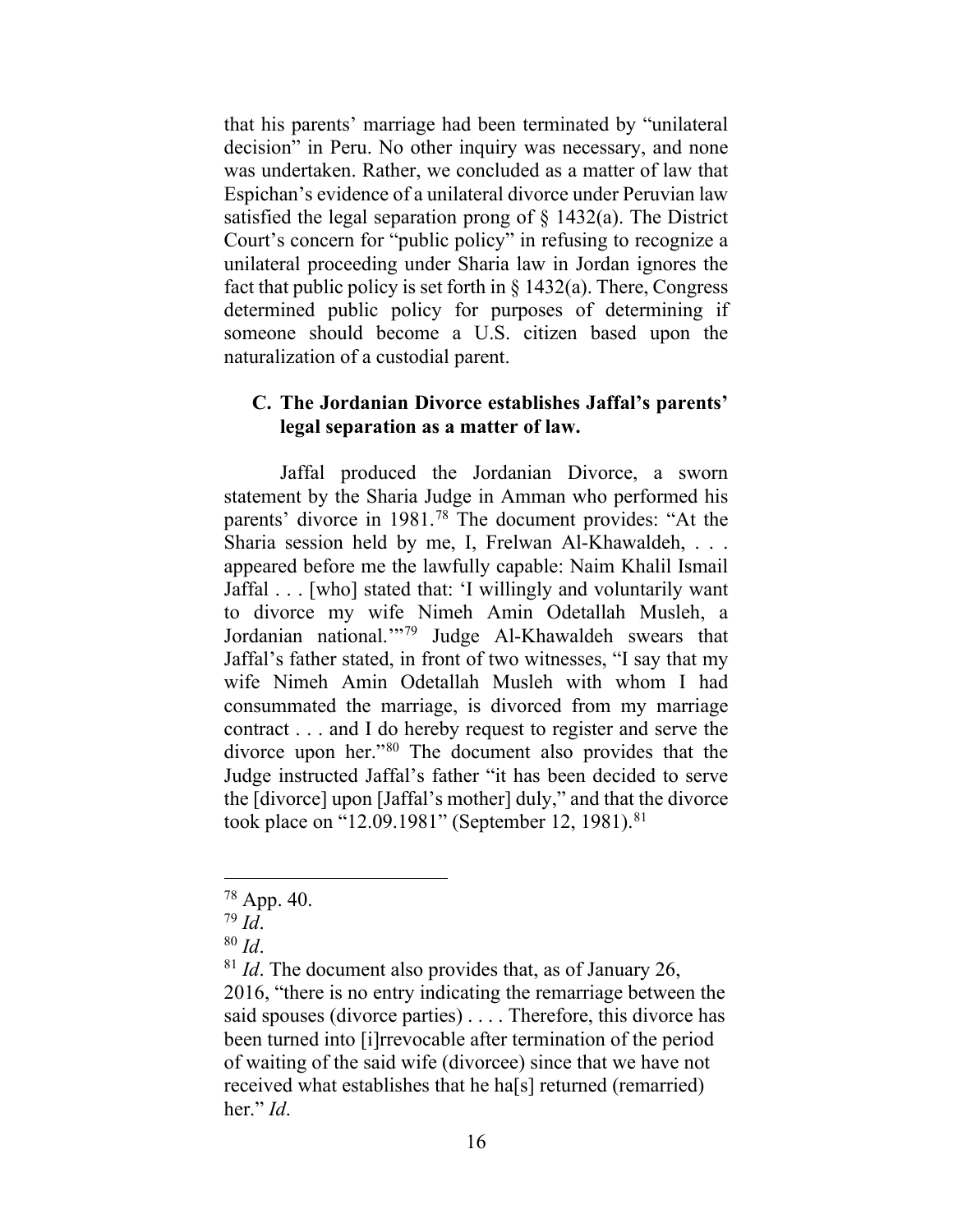As in *Espichan*, Jaffal also introduced evidence describing the procedure for obtaining a divorce under the relevant law. [82](#page-17-0) Jaffal introduced a letter from Imam Osamah Salhia, which confirms that Jaffal's parents' divorce "was registered in the Sharia Court of the Hashemite Kingdom of Jordan pursuant to the marriage contract No. (146398)" and that "[t]he divorce was executed on 12/09/1981."[83](#page-17-1) Moreover, the Imam confirms that "[t]he initial decree issued by the court [i]s a revocable divorce . . . one that can be reinstated without a new marriage contract" if remarriage "occur[s] during the waiting period."<sup>[84](#page-17-2)</sup> "If the marriage is not reinstated during the waiting period, the marriage is officially terminated . . . render[ing] the divorce an irrevocable divorce."[85](#page-17-3) The Imam concluded that "[b]ased on the court documents, the individuals concerned did not pursue remarriage, and hence, the court decreed that the marriage was officially terminated, and that decree was executed with the conclusion of the waiting period."[86](#page-17-4)

In *Espichan*, a similar evidentiary showing was sufficient for us to conclude that, as a matter of law, Espichan's parents had been legally separated. Espichan presented "evidence showing that his parents dissolved their *de facto* marital union under Peruvian law," and "[b]ecause the Government [] failed to rebut Espichan's evidence tending to show that his parents had a legal separation, [we found] no genuine issue of material fact, and . . . decide[d] the issue as a matter of law" in Espichan's favor.<sup>[87](#page-17-5)</sup>

The same result obtains here. The government has failed to present any evidence to rebut Jaffal's documentation of his parents' legal separation. To the contrary, at oral argument, on numerous occasions, the government conceded that it was "not challenging the validity of the divorce."[88](#page-17-6) We took pains to clarify that issue and the government repeatedly represented

<span id="page-17-1"></span><span id="page-17-0"></span><sup>82</sup> *See* App. 69.

<sup>83</sup> App. 69.

<span id="page-17-2"></span> $84 \overline{Id}$ .

<span id="page-17-3"></span><sup>85</sup> *Id*.

<span id="page-17-4"></span><sup>86</sup> *Id*.

<span id="page-17-5"></span><sup>87</sup> *Espichan*, 945 F.3d at 800–01.

<span id="page-17-6"></span><sup>88</sup> Oral Argument Transcript at 14.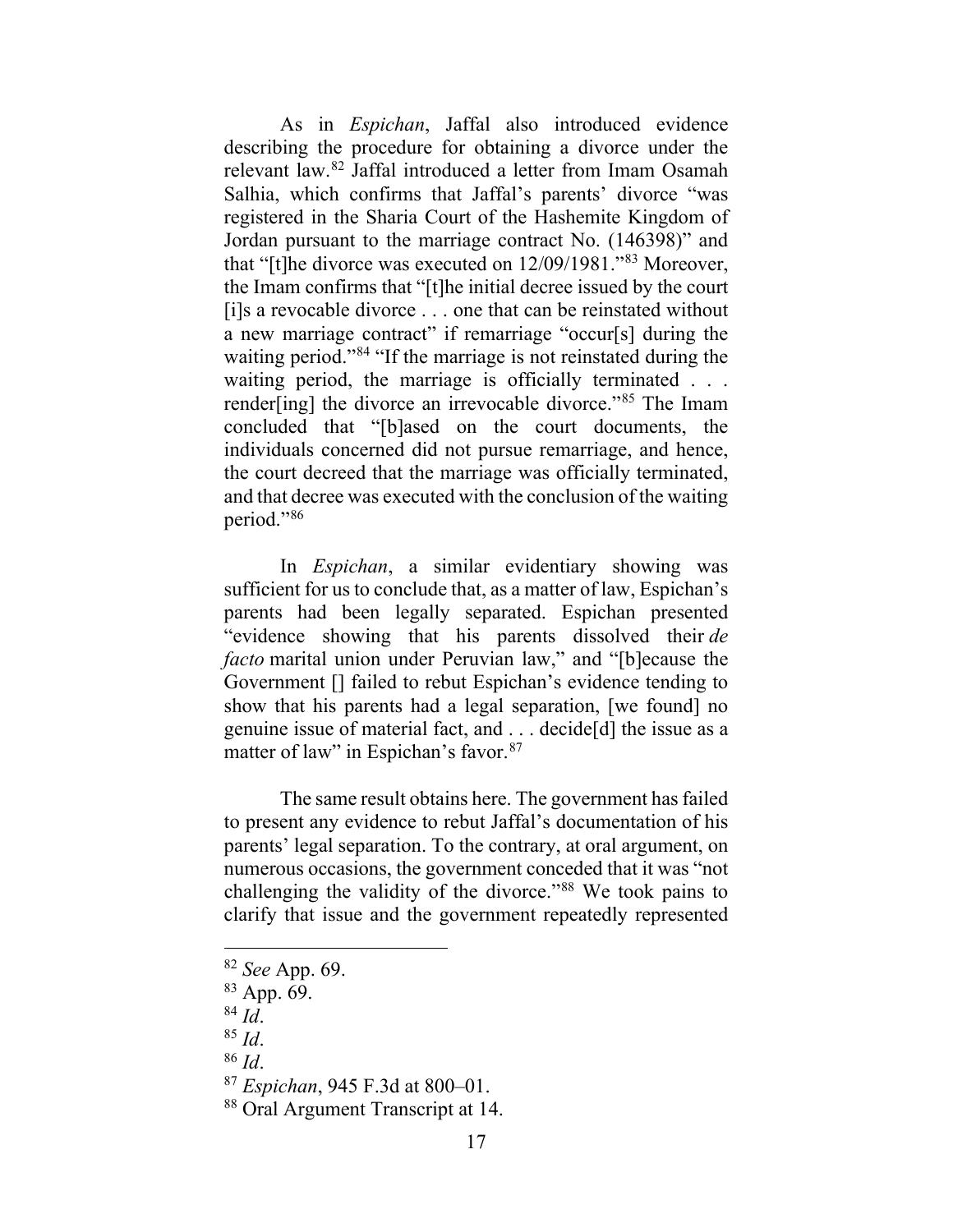that the validity of the divorce (and, as we discuss below, the custody determination), was not being questioned[.89](#page-18-0) Accordingly, we conclude, as a matter of law, that Jaffal's parents were legally separated at the time of Jaffal's father's naturalization.

# **D. Jaffal was in the sole legal custody of his father at the time of naturalization.**

Because the District Court concluded that there was no legal separation, it did not consider whether the only other contested requirement in this case had been satisfied: whether Jaffal was in the sole legal custody of his father when his father was naturalized. We employ a "two-step test [for] legal custody. First, if there is a 'judicial determination or judicial or statutory grant of custody,' then the parent to whom custody has been granted has legal custody for INA purposes."<sup>[90](#page-18-1)</sup> A judicial determination of custody ends our inquiry. "Second, if no such determination or grant exists, the parent in 'actual uncontested custody' is deemed to have legal custody."[91](#page-18-2)

Legal custody here is straightforward because there is a judicial grant of custody from the Sharia Court in Amman. That confirmed that Jaffal's father had full legal custody of Jaffal as of September 1981. The document, "Legal Authentication Court Proof of Legitimacy [S]ole Custody" signed by Judge Ali [F]aleh Almrei, states, in relevant part, that "Imad Jaffal born 1965" was "living with [his] Father Naim

<span id="page-18-0"></span><sup>89</sup> When asked, for example, "So you're not challenging the validity . . . of the divorce; correct?" *Id*. at 17. The government's attorney responded: "Your Honor, we're not challenging the validity of the divorce." *Id*. *See also id*. at 27 (stating that the government "is not taking issue of the validity of the divorce decree and the custodial decree for the purposes of this argument."); *id*. at 32 ("[B]ut you do concede that the divorce decree is valid. You do concede that?" "For the purposes of this argument, Your Honor."). *See also id*. at 12, 13, 22 (making similar concessions).

<span id="page-18-1"></span><sup>90</sup> *Bagot v. Ashcroft*, 398 F.3d 252, 259 (3d Cir. 2005) (quoting in *Matter of M—*, 3 I. & N. Dec. 850, 856 (BIA 1950)).

<span id="page-18-2"></span><sup>91</sup> *Id*. (quoting in *Matter of M—*, 3 I. & N. Dec. at 856).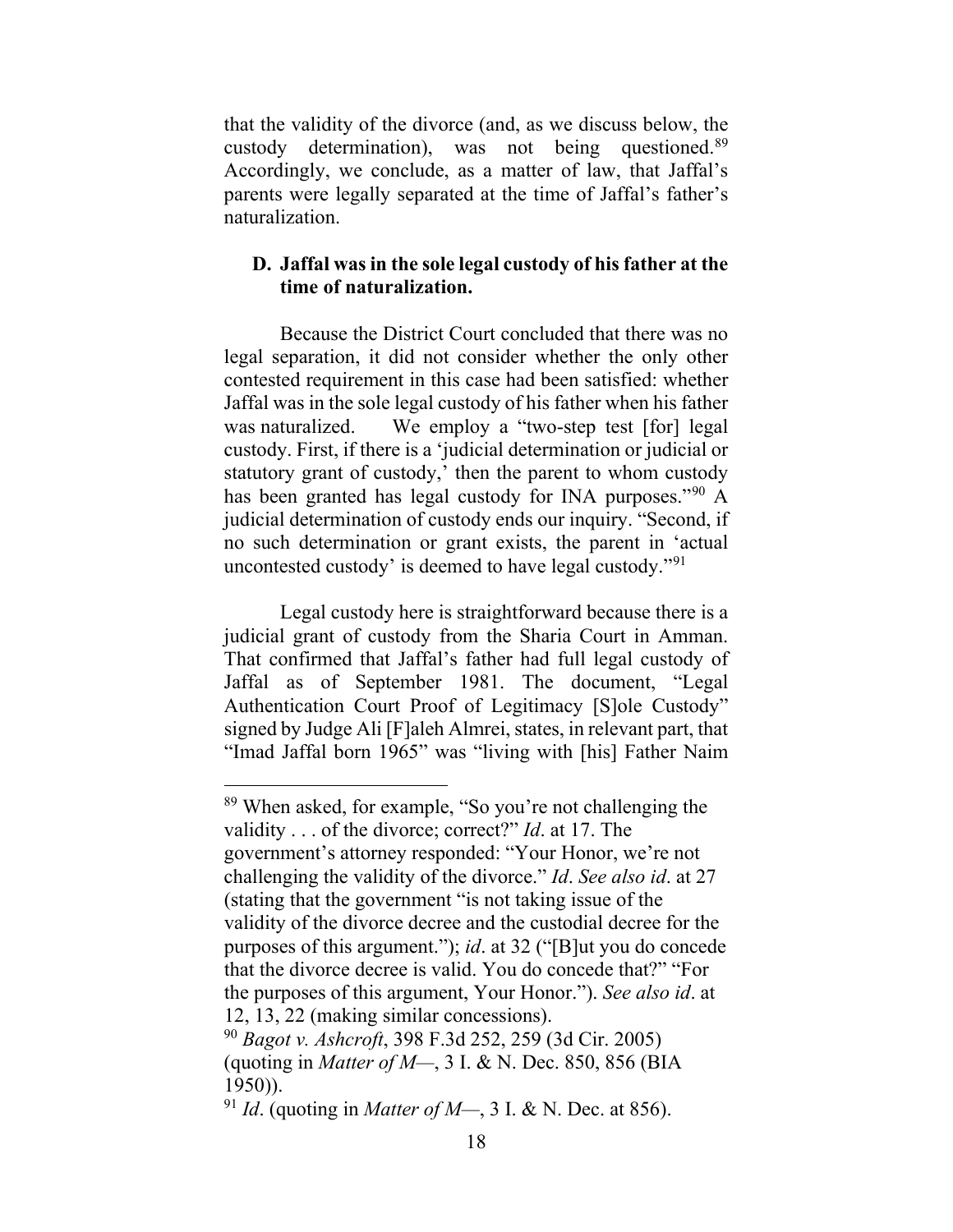Jaffal who Gained [sic] full custody as of 09/15/1981."[92](#page-19-0) Again, the government presented no evidence to rebut this judicial grant of custody. Moreover, as is true for the Jordanian Divorce, the government conceded at oral argument that it did not challenge the validity of the custody determination.<sup>[93](#page-19-1)</sup> That ends our inquiry.

The government nonetheless argues that we must analyze whether Jaffal's father had "actual uncontested custody" of Jaffal at the time of naturalization and claims that Jaffal cannot show that was the case.  $94$  But, as our caselaw makes clear, we only review "actual uncontested custody" where there is no judicial determination of custody.<sup>[95](#page-19-3)</sup> We need not engage in that inquiry here because Jaffal presented an uncontested custody determination from a Jordanian court. That vests full custody of Jaffal in his father as of September 1981. Accordingly, we conclude, as a matter of law, that Jaffal was in the sole legal custody of his father at the time of his father's naturalization.

## **III.**

In sum, we hold that Jaffal's parents were legally separated at the time of Jaffal's father's naturalization and that Jaffal was then in the sole legal custody of his father. There are no contested issues remaining in this appeal. Because there is no debate as to whether Jaffal is otherwise eligible, we hold that Jaffal is entitled to derivative U.S. citizenship under §  $1432(a)$ .<sup>[96](#page-19-4)</sup> For the reasons stated above, we will reverse the District Court's grant of summary judgment to the government

<span id="page-19-0"></span><sup>&</sup>lt;sup>92</sup> App. 59.

<span id="page-19-1"></span><sup>93</sup> *See* Oral Argument Transcript at 27 (stating that the government "is not taking issue of the validity of the divorce decree and the custodial decree for the purposes of this argument").

<span id="page-19-2"></span> $94$  Appellee Br. at 44, 46.

<span id="page-19-3"></span><sup>95</sup> *See, e.g.*, *Bagot*, 398 F.3d at 260–61 ("[I]f, for example, a state court has entered a valid decree granting custody of a child to the child's father, then the father has 'legal custody' of the child.").

<span id="page-19-4"></span><sup>&</sup>lt;sup>96</sup> Pursuant to the unambiguous text of 8 U.S.C.  $\frac{1432(a)}{a}$ , one becomes a U.S. citizen "upon fulfillment of the . . . conditions" set forth in that statute.